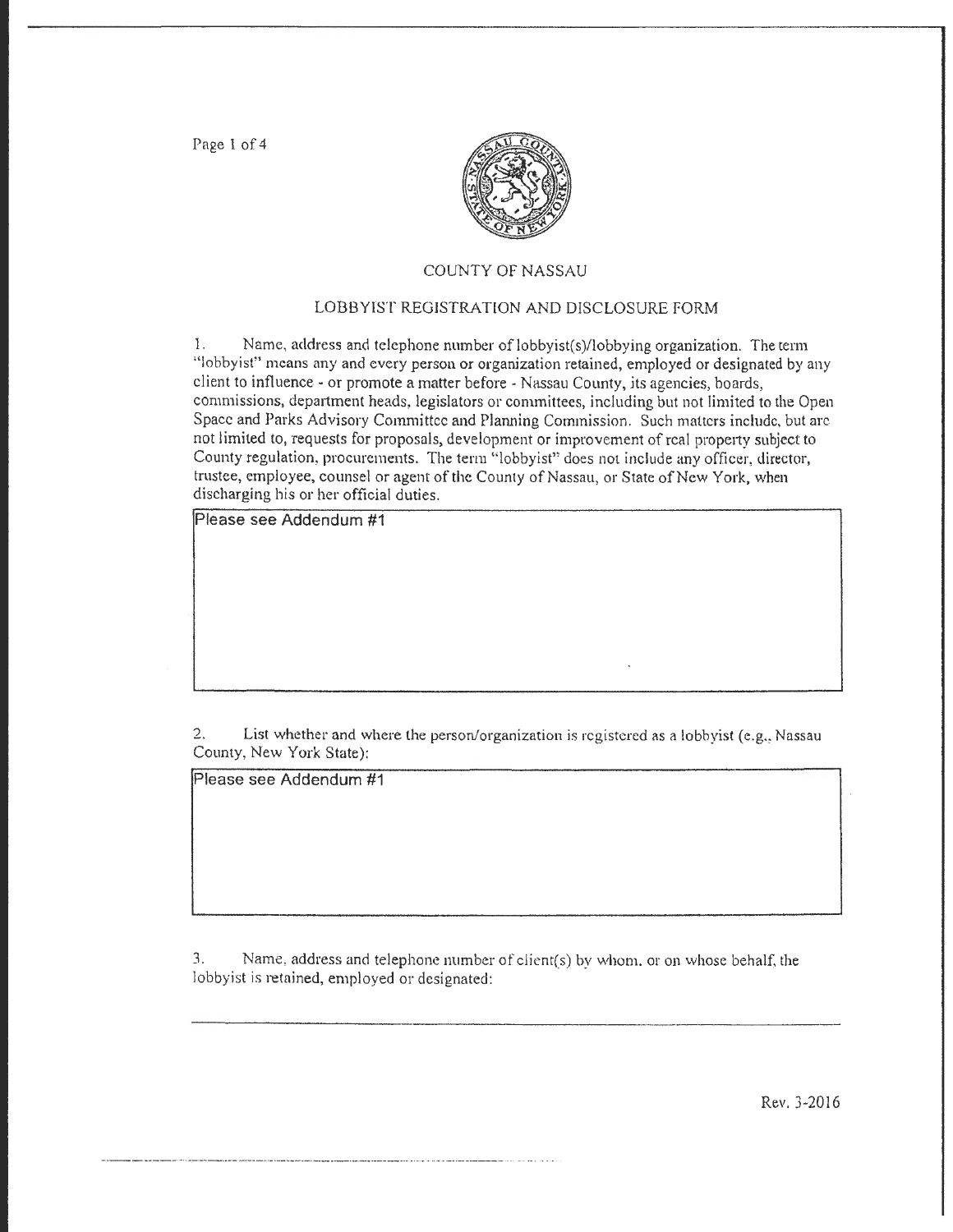Page 2 of 4

Please see Addendum #2

4. Describe lobbying activity conducted, or to be conducted, in Nassau County, and identify client(s) for each activity listed. See page 4 for a complete description of lobbying activities.

Provide information, including costs and possible revenue generation, through meetings, telephone calls and written communications regarding the goods and services to our clients. Actively support or oppose executive and/or legislative proposals which would benefit or adversely affect our clients and their future business opportunities.

This applies to all clients listed in Addendum #2.

5. The name of persons, organizations or governmental entities before whom the lobbyist expects to lobby:

Nassau County Executive Nassau County Legislature Nassau County Board of Elections Nassau County Attorney's Office Nassau County Department of Assessment Nassau County Department of Human Services Nassau County Department of Information Techonolgy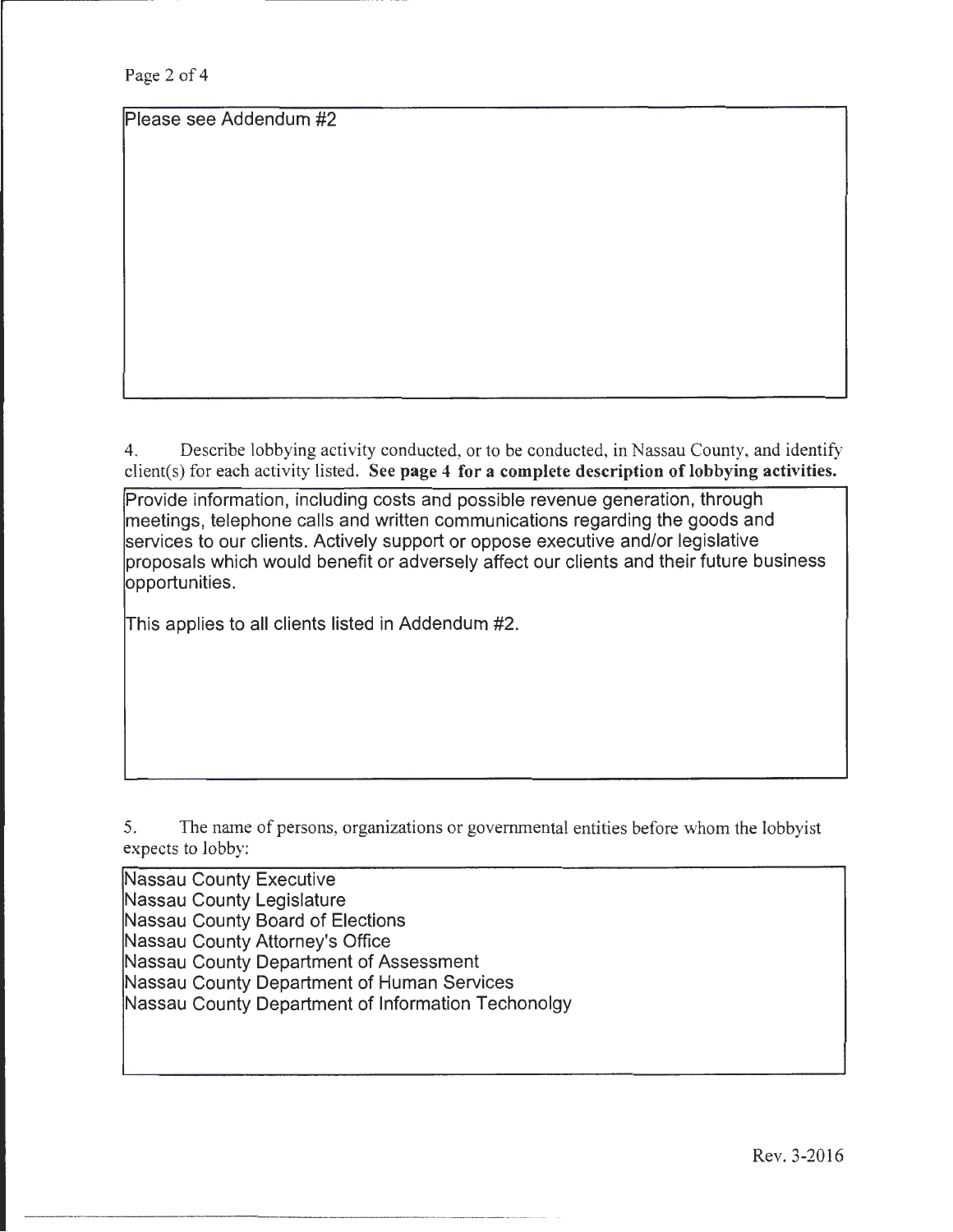## Page 3 of 4

6. If such lobbyist is retained or employed pursuant to a written agreement of retainer or employment, you must attach a copy of such document; and if agreement of retainer or employment is oral, attach a written statement of the substance thereof. lfthe written agreement of retainer or employment does not contain a signed authorization from the client by whom you have been authorized to lobby, separately attach such a written authorization from the client.

7. Within the previous year, has the lobbyist/lobbying organization or any of its corporate officers provided campaign contributions pursuant to the New York State Election Law to the campaign committees of any of the following Nassau County elected officials or to the campaign committees of any candidates for any of the following Nassau County elected offices: the County Executive, the County Clerk, the Comptroller, the District Attorney, or any County Legislator? If yes, to what campaign committee? If none, you must so state:

N/A

I understand that copies of this form will be sent to the Nassau County Department of Information Technology ("IT") to be posted on the County's website.

I also understand that upon termination of retainer, employment or designation I must give written notice to the County Attorney within thirty (30) days of termination.

VERIFICATION: The undersigned affirms and so swears that he/she has read and understood the foregoing statements and they are, to his/her knowledge, true and accurate.

The undersigned further certifies and affirms that the contribution(s) to the campaign committees listed above were made freely and without duress. threat or any promise of a governmental benefit or in exchange for any benefit or remuneration.

Dated: **2/25/19** Signed:

 $P_{\text{rint Name:}}$  Steve N

Partner & Chair, State Government Relations Practice

Title: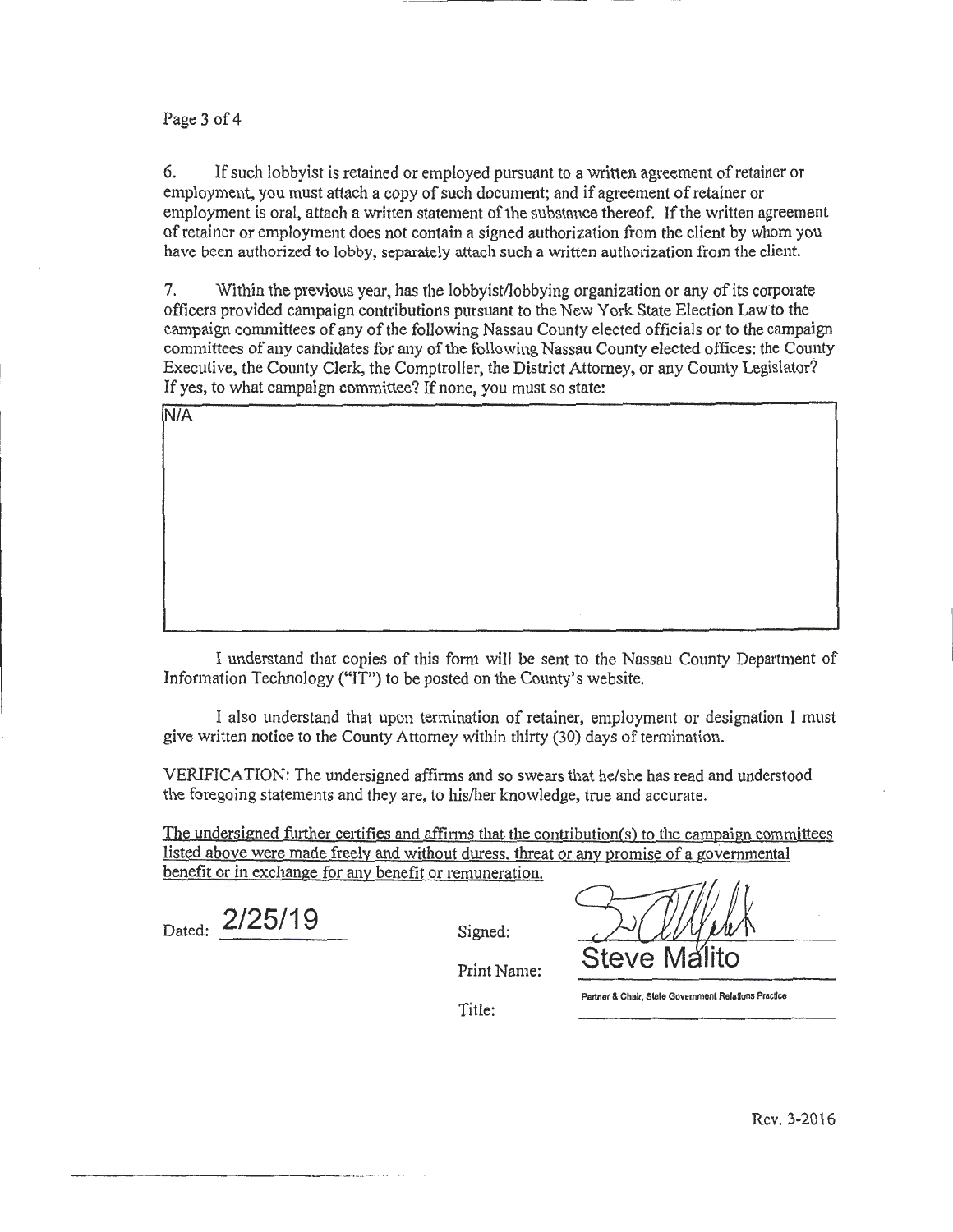# DavidoffHutcher & Citron LLP Lobbyists Engaging Nassau County Addendum# 1

| Name                  | Address                                                                       | <b>Phone Number</b> | Registered to Lobby in                                                               |
|-----------------------|-------------------------------------------------------------------------------|---------------------|--------------------------------------------------------------------------------------|
| Charles Capetanakis   | Davidoff Hutcher & Citron LLP<br>605 Third Avenue<br>New York, New York 10158 | 212-557-7200        | Nassau County<br>New York City<br>New York State                                     |
| Sean Crowley          | Davidoff Hutcher & Citron LLP<br>605 Third Avenue<br>New York, New York 10158 | 212-557-7200        | Nassau County<br>New York City<br>New York State<br>Federal                          |
| Sid Davidoff          | Davidoff Hutcher & Citron LLP<br>605 Third Avenue<br>New York, New York 10158 | 212-557-7200        | Nassau County<br>New York City<br>New York State<br>Federal                          |
| Arthur Goldstein      | Davidoff Hutcher & Citron LLP<br>605 Third Avenue<br>New York, New York 10158 | 212-557-7200        | Nassau County<br>New York City<br>New York State<br>Federal                          |
| John B. Kiernan       | Davidoff Hutcher & Citron LLP<br>605 Third Avenue<br>New York, New York 10158 | 212-557-7200        | Nassau County<br><b>Suffolk County</b><br>New York City<br>New York State<br>Federal |
| Stephen A. Malito     | Davidoff Hutcher & Citron LLP<br>605 Third Avenue<br>New York, New York 10158 | 212-557-7200        | Nassau County<br><b>Suffolk County</b><br>New York City<br>New York State<br>Federal |
| Nicole L. Weingartner | Davidoff Hutcher & Citron LLP<br>605 Third Avenue<br>New York, New York 10158 | 212-557-7200        | Nassau County<br>Suffolk County<br>New York City<br>New York State                   |
| Brian W. Simon        | Davidoff Hutcher & Citron LLP<br>605 Third Avenue<br>New York, New York 10158 | 212-557-7200        | Nassau County<br>New York City<br>New York State<br>Federal                          |

640550v.l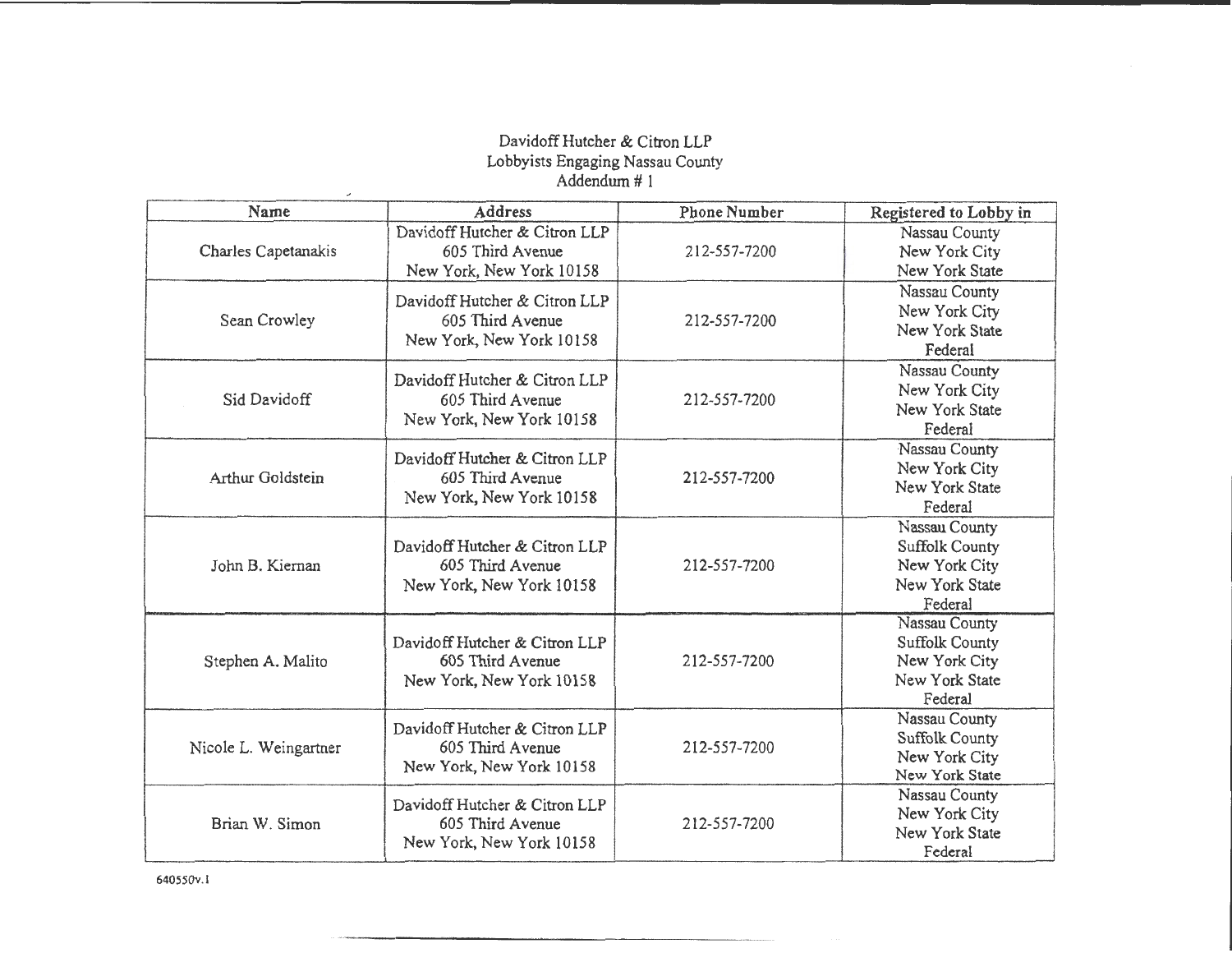# Davidoff Hutcher & Citron LLP Clients Clients Represented in Nassau County Addendum #2

| Name                                                                                                   | <b>Address</b>                                                 | <b>Phone Number</b> |
|--------------------------------------------------------------------------------------------------------|----------------------------------------------------------------|---------------------|
| Election Systems & Software                                                                            | 11208 John Galt Blvd.<br>Omaha, NE 68137                       | 1-877-377-8683      |
| Nassau Village Officials Association                                                                   | P.O. Box 484<br>New Hyde Park, NY 11040-5572                   | 516-437-1455        |
| Castagna Realty Co., Inc.                                                                              | 2110 Northern Blvd., Suite 201<br>Manhasset, New York 11030    | 516-627-6700        |
| RELX Inc. and affiliated entities including<br>subsidiary Elsevier<br>(FKA Reed Elsevier Inc. et. al.) | 1150 18th Street, NW, Suite 600<br>Washington, DC 20036        | 202-857-8235        |
| Family Residences and Essential<br>Enterprises, Inc. (FREE)                                            | 191 Bethpage Sweet Hollow Road<br>Old Bethpage, New York 11804 | 516-870-1600        |
| North Shore Board of Education                                                                         | 112 Franklin Avenue<br>Sea Cliff, New York 11579               | 516-277-7801        |
| A. Vournou Construction<br>Management Group LLC                                                        | 6500 Jericho Turnpike<br>Syosset, New York 11791               | 516-513-1262        |
| SCO Family of Services                                                                                 | 1 Alexander Place<br>Glen Cove, New York 11542                 | 516-671-1253        |
| Oracle America, Inc.                                                                                   | 1910 Oracle Way<br>Reston, VA 20190                            | 703-478-9000        |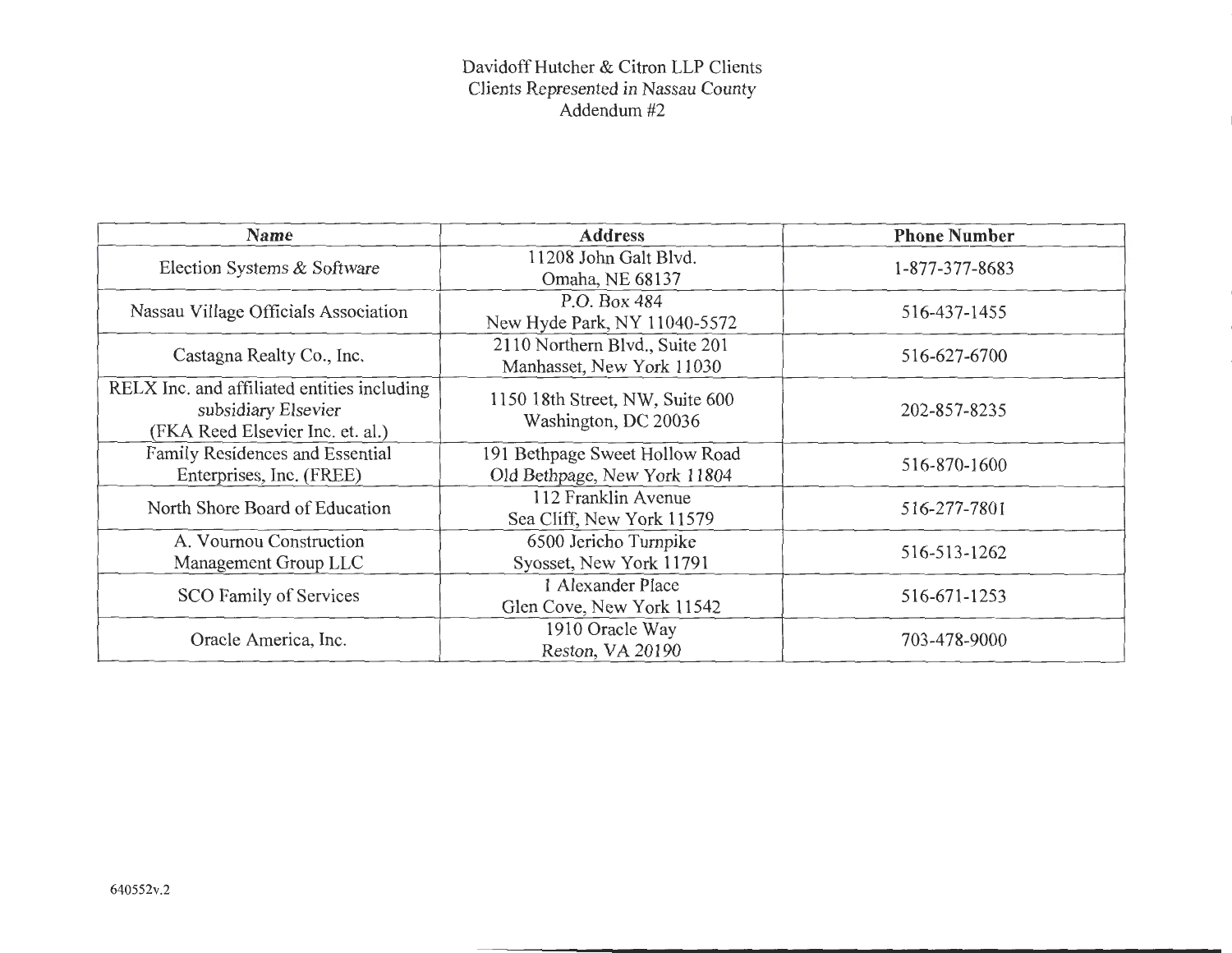**ORACLE'** Orad• America, Inc.

10 Van de Graaff Drive Burlingron Massachusetts 01603

May 16,2018

The Joint Commission on Public Ethics (JCOPE) 540 Broadway Albany, New York 12207

Office of the City Clerk Lobbying Bureau 141 Worth Street New York, New York 10013

# *RE: Authorization of Lobbying for Oracle America, Inc.*

Dear Sir or Madam:

This letter is to confinn that Davidoff Hutcher & Citron LLP has been retained to represent Oracle America, Inc. before the City of New York. This engagement covers: (a) executive and administrative/procurement lobbying at the city level and (b) non-lobbying consulting activity. This updated authorization letter covers the period June 1, 2018- May 31, 2019. The fixed fee for this engagement is \$7,000 per month, which would be pro-rated amongst the three activities and will be determined based on the consultant's work during each reporting period.

Very Truly Yours,

artha Schloming

Corporate Counsel Oracle America, Inc.

Mr. Stephen Malito<br>Davidoff Hutcher & Citron LLP

Davidoff Hutcher & Citron LLP

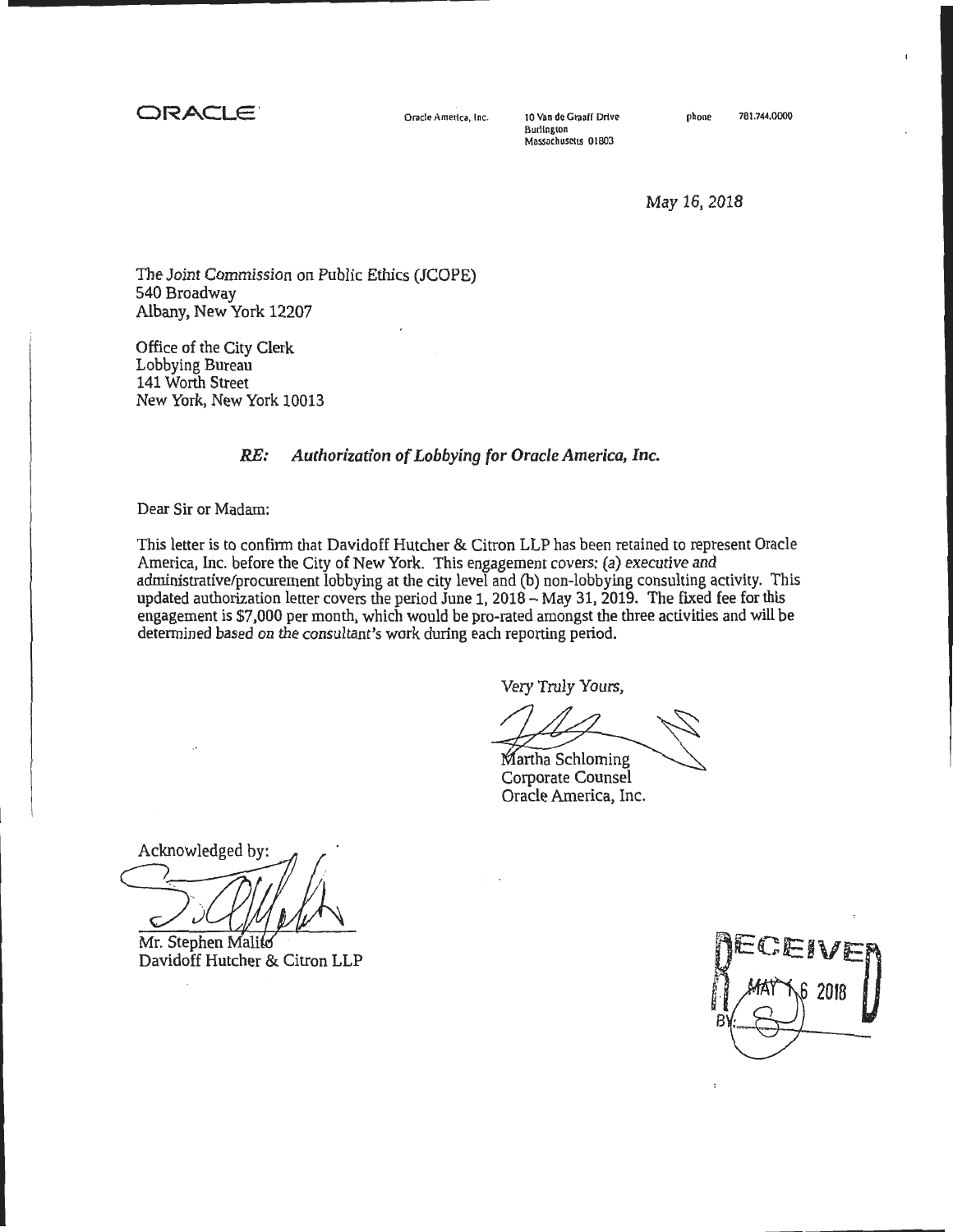#### SEVENTH AMENDMENT TO CONSULTING AGREEMENT

------------- ---------- ----·· .

This Seventh Amendment ("Seventh Amendment") shall be deemed a material part of that certain Consulting Agreement by and between Election Systems & Software, LLC .. a Delaware limited liability company ("ES&S") and Davidoff, Hutcher & Citron, LLP., a New York limited liability partnership {"Consultant"), dated July 8, 2011 ("Initial Agreement") as amended by that certain First Amendment to Agreement dated July 20, 2012 {"First Amendment"), as further amended by that certain Second Amendment dated December 9, 2013 ("Second Amendment), as further amended by that certain Third Amendment dated December 8, 2014 ("Third Amendment"), as further amended by that certain Fourth Amendment dated November 10ʰ, 2016 ("Fourth Amendment"), as further amended by that certain Fifth-Amendment dated December 9, 2016 ("Fifth Amendment"), and as further amended by that certain Sixth Amendment dated December 14, 2017 ("Sixth Amendment"). (The Initial Agreement, First Amendment, Second Amendment, Third Amendment, Fourth Amendment, Fifth Amendment, and Sixth Amendment are collectively referred to herein as the "Agreement.") The terms of this Seventh Amendment shall modify and supersede any and all inconsistent terms of the Agreement. Capitalized terms not otherwise defined herein shall have the same meanings ascribed to them in the Agreement.

#### RECITALS

WHEREAS, Consultant performs consulting and lobbying services for ES&S under the terms and conditions set forth in the Agreement;

WHEREAS, both ES&S and Consultant wish to amend the Agreement to extend the term of the Agreement; and

WHEREAS, the Agreement is a valid and subsisting agreement between ES&S and Consultant and both parties shall continue to be bound by the terms and conditions of the Agreement not otherwise amended herein.

NOW THEREFORE, for good and valuable consideration, the receipt and sufficiency or which is hereby acknowledged, the parties hereby agree as follows:

1. Incorporation of Recitals. The foregoing recitals are hereby specifically incorporated Into, and deemed a material pert of this Amendment.

2. Jerm. The first sentence of Section 6 of the Agreement is hereby deleted in its entirety and replace in Its entirety with the following. Except as amended herein, the remainder of Section 6 shall remain in full force and effect.

> "6. Term. This Agreement will begin on the 8th day of July, 2011, and will remain in full force through December 31 , 2019, subject to the following termination rights."

3. Payment. Subdivision (a) of Paragraph 3 of the Agreement is hereby amended by deleting the first sentence and replacing It with the following:

> "ES&S will pay a retainer of twelve thousand dollars (\$12,000.00) on a monthly basis during the term of this Agreement in consideration for the Services performed by Consultant, the first such payment being due on January 1, 2019."

Continuing Validity of Agreement. Except as specifically set forth in this Amendment, all remaining terms and conditions or the Agreement shall remain in full force and effect.

7 2019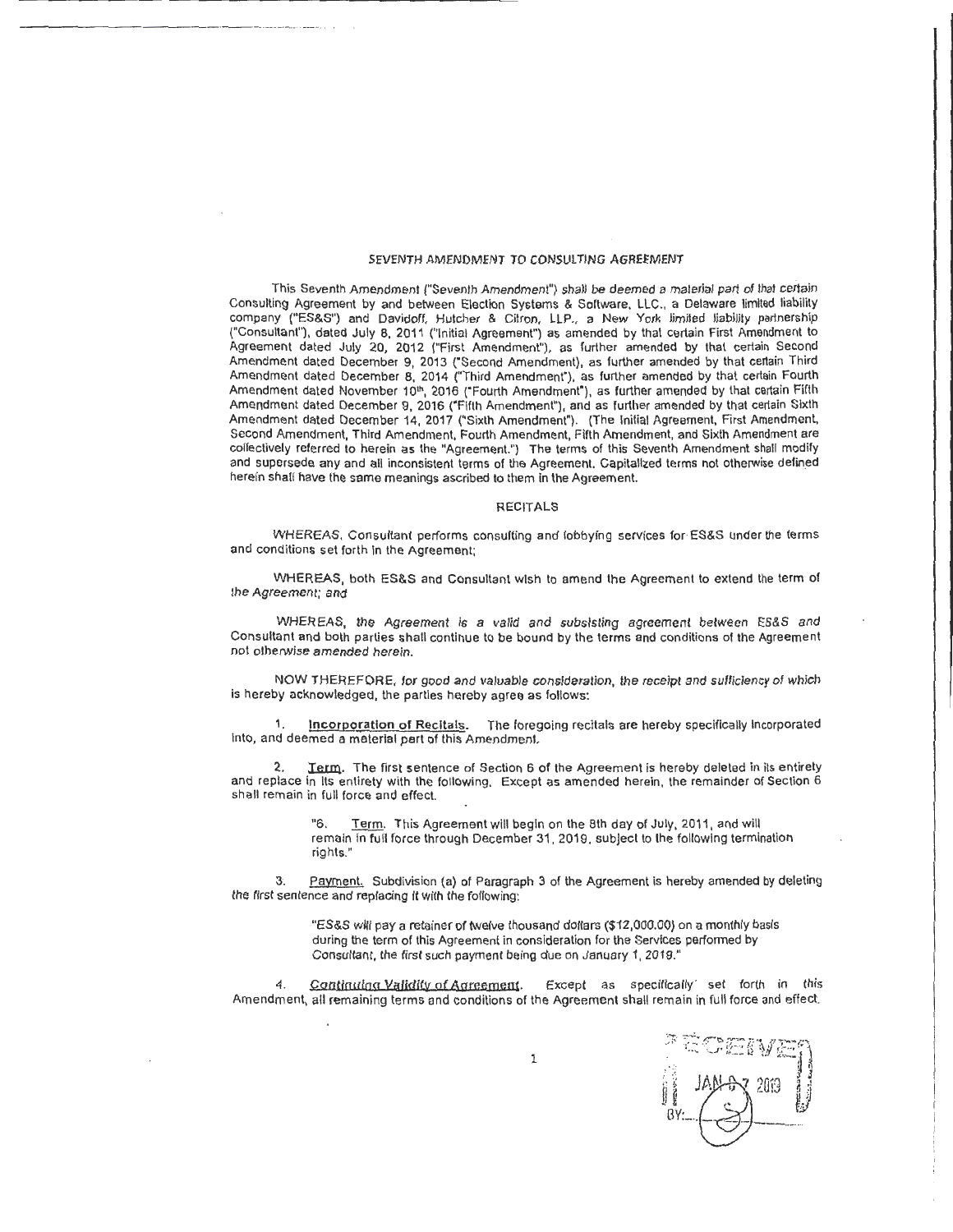EXECUTED as of the\_2nd\_day of January 2019.

 $\sim$ 

ELECTION SYSTEMS & SOFTWARE, LLC a Delaware limited liability company

Jakkat 6. kal By: VP of Finance  $Its:$ 

DAVIDOFF, HUTCHER & CITRON, LLP a New York limited liability partnership

 $\overline{1}$ By: Parting  $Its:$ 

 $\bar{\beta}$ 

 $\mathcal{L}_{\mathcal{A}}$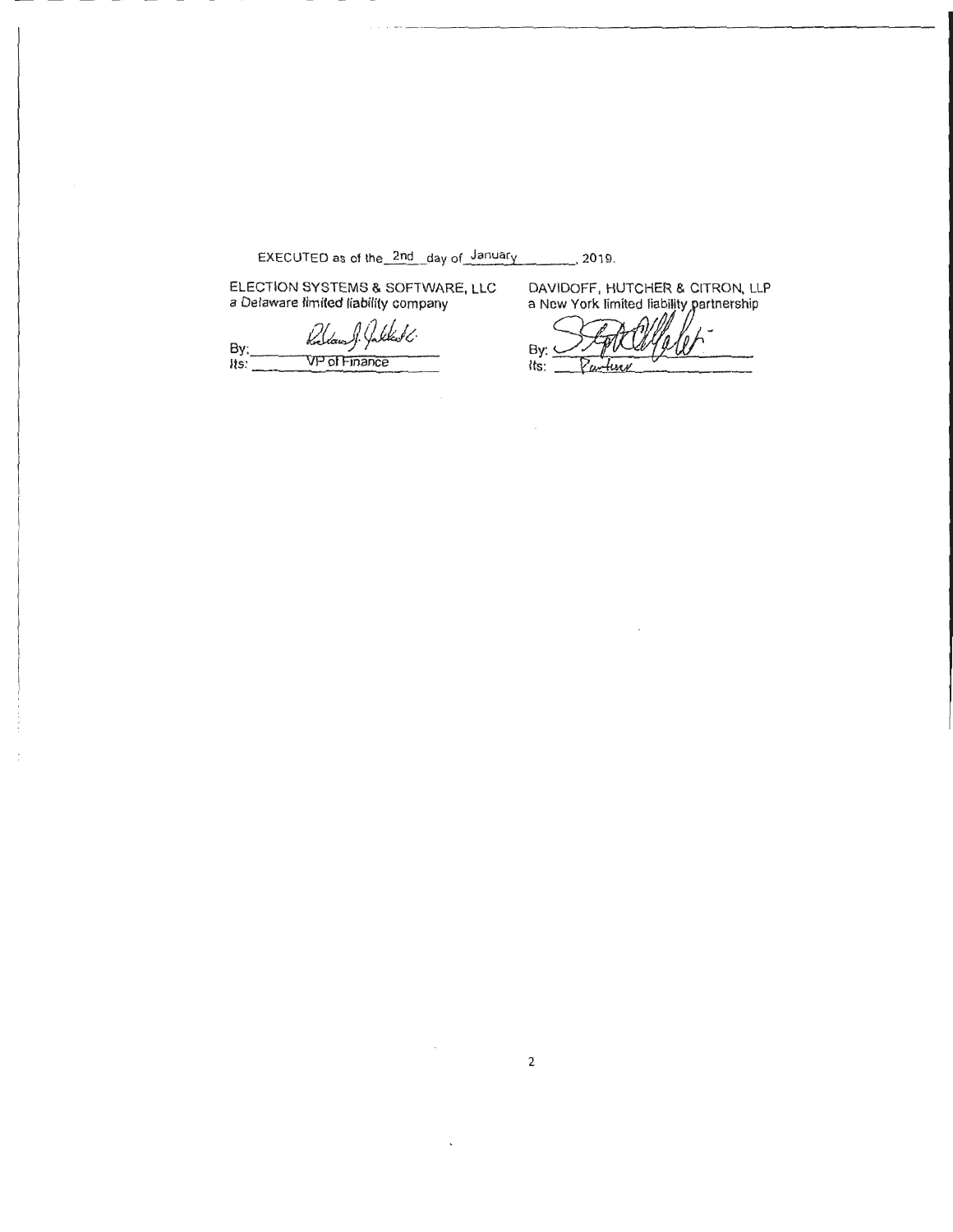

# DAVIDOFF HUTCHER & CITRON LLP

ATTORNEYS AT LAW 605 THIRD AVENUE NEW YORK, NEW YORK I 0 I 58

> 'TEL: (2 I 2) 557-7200 FAX: (212) 286-1884 WWW. OHCLEGAL.COM

**GARDI ATTORNEYS** 200 GARDEN CITY  $(516)$  248

flRMO

GOVERNMENT REL ALBANY, NY I 1518)-465

**WASHINGTOI** GOVERNMENT REL 20 I MASSACHUSETTS AVENI<br>WASHINGTON, D.C. E (202) 347

November 26, 2018

Hon. Ralph Kreitzman Co-Executive Director Nassau County Village Officials Association P.O. 2312309 Great Neck, New York 11023



Re: State lobbying Retainer

Dear Mr. Kreltzman:

This letter shall serve as a formal retainer agreement between Nassau County Village Officials Association (NCVOA) and Davidoff Hutcher & Citron, LLP (DHC) for DHC to provide government relallons and lobbying services for NCVOA. Specifically, DHC will represent NCVOA before the Office of the Governor, New York Stale Legislature and state administrative agencies.

The term of this agreement shall be January 1, 2019 up to and Including December 31,2019. For its professional services DHC shall be paid at a rate of \$30,000, payable In monthly Installments of \$2,500. Expenses and disbursements related to our representation will be billed separately, with a \$3,500 per annum cap. Please note this retainer agreement becomes effective when both parties have executed said agreement. Either party to this retainer agreement may cancel said agreement at any time upon giving 30 days written notice to the other party.

NCVOA acknowledges that no one from DHC has made any representations as to the likelihood of success regarding matters undertaken under this retainer. It is further acknowledged that fees payable to DHC cannot be and are not contingent upon the favorable actions of any government official, the adoption of any law, rule or regulation or the granting of any license or permit. In addilion, legal services are not Included in this retainer. Any legal services provided by DHC will be billed under a separate, formal legal retainer agreement.

In order for us to file this 2019 retainer agreement in a timely fashion with the New York State Joint Commission on Public Ethics , we ask that you sign and return a copy to us via email or regular mall.

Thank you for the confidence you continue to show in our firm.

Sinceraly / Stephen A. Malito

Chair, State Government Relations Practice Group

Agreed to and Accepted:

Nassau County VIllage Officials Association

Hele 21 and Company Date<br>Ralph Kreitzman, G4-Executive Difector

 $11 - 30 - 2018$ 

635401v.l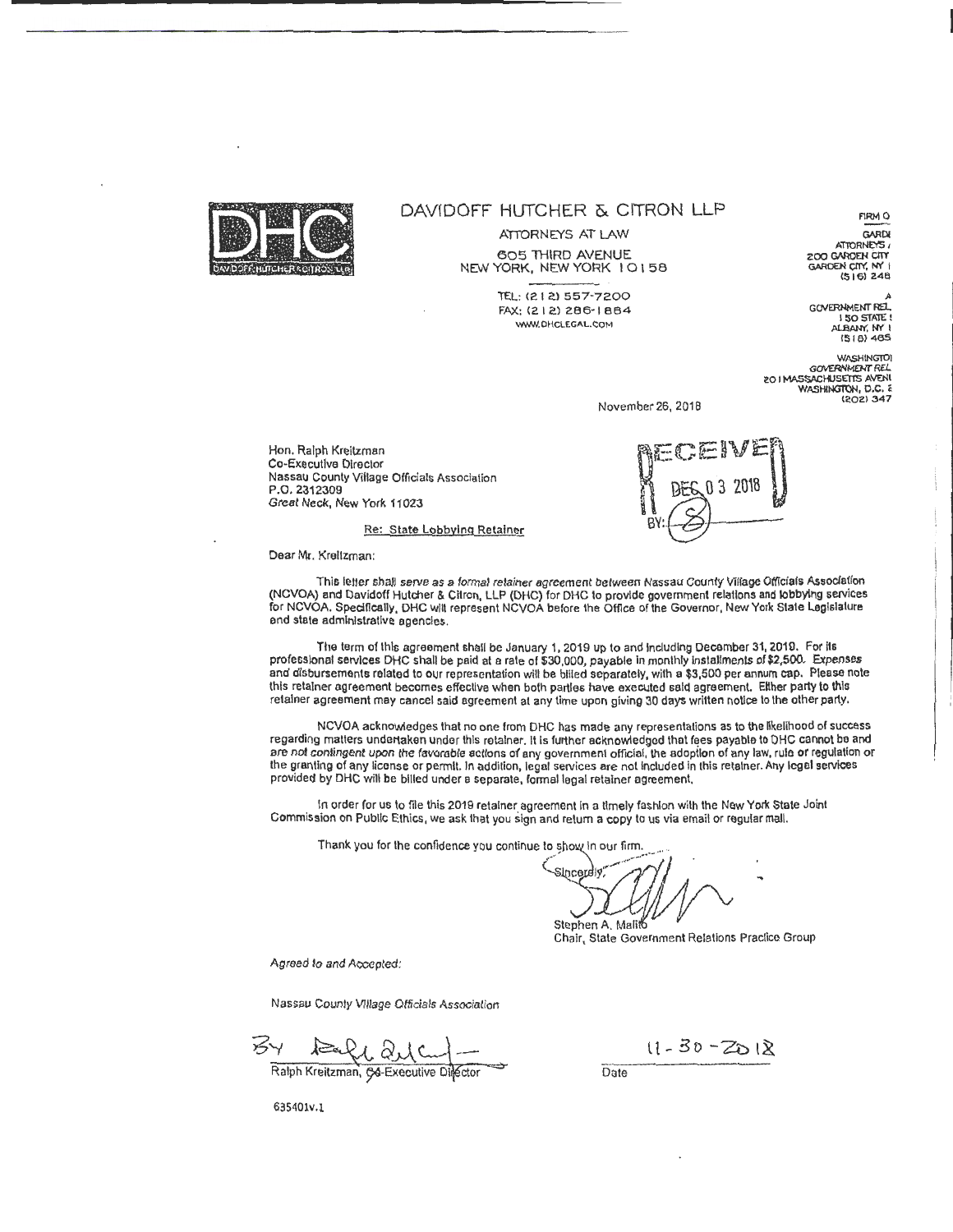# DAVIDOFF HUTCHER & CITRON LLP

December 6, 2018 Page 2

In order for us to "file this 2019 retainer agreement in a timely fashion with the New York State Joint Commission on Public Ethics, we ask that you sign and return a copy to us via email or regular mail.

Thank you for the confidence you continue to show in our firm.

Sincerely, --- Stephen A. Malito

Agreed to and Accepted:

Castagna Realty

Alexander Wong, Assistant Vice resident

 $\frac{12}{\text{Date}}$ 

633362v.1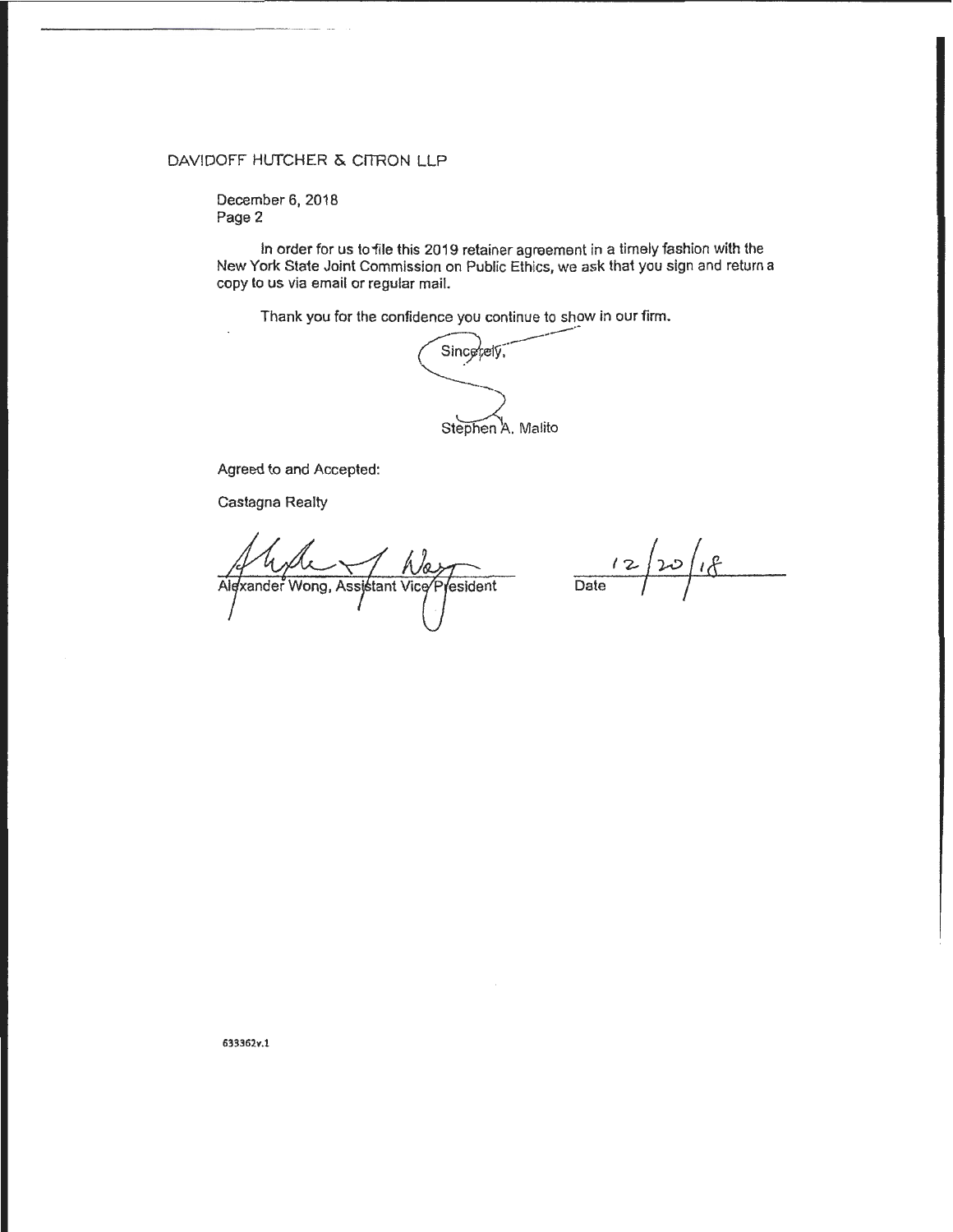# $\mathbb{R}$  RELX Group

December 17, 2018

Sean Crowley Davidoff Hutcher & Citron 605 Third Avenue New York, NY 10158

SUBJECT: STATE LOBBYING AGREEMENT

Dear Mr. Crowley:

RELX Inc. (RELX) hereby retains the services of Davidoff Hutcher & Citron (DHC), to provide lobbying and related services in New York City and New York State during the period beginning January 1, 2019, and ending December 31, 2020, pursuant to the terms of this engagement letter, which includes Schedules 1 and 2 attached hereto. This engagement letter and its incorporated schedules together form the "Agreement" between us. DHC will represent RELX and its businesses before the members, committees and staff of the City Council of the City of New York and the State Legislature, as well as the Executive Branches, and appropriate city and state agencies. Services include, but are not limited to, providing RELX and its businesses with lobbying services, and assistance in furthering RELX's interests in the State. DHC agrees to provide the services described in the Scope of Work, which is attached hereto as Schedule 1 and hereby incorporated.

## PAYMENT

This Agreement authorizes fees for DHC's services in the amount of US \$168,000.00 for the period beginning January 1, 2019, and ending December 31, 2020. Beginning January 2019,\$7,000.00 will be each month for twenty-four (24) months. No additional fees will be passed on to RELX unless approved in advance in writing by RELX. Payment for services will be made upon submission (in arrears) and acceptance of a monthly, itemized invoice. Payment terms shall be forty-five (45) days from RELX's receipt of each invoice. All invoices shall include a description of the services rendered and a percentage of the time spent on lobbying as defined by the U.S. Internal Revenue Service (IRS)<sup>1</sup>. The invoice shall also list those activities that do not qualify as lobbying as defined by the IRS.

'Lobbying, as defined by the United States IRS Is limited to:

Participation in, or intervention in, any political campaign on behalf of (or in opposition to) any candidate for public office.

RELX Inc. T: 202 857 9112 1150 18<sup>h</sup> Street, NW, Suite 600 F: 202 857 8294 Washington, DC 20036 USA WWW.relx.com

lnfluendng legislation; .

lnfluendng the general public, or segments thereof, with respect to elections, legislative matters or referendums; or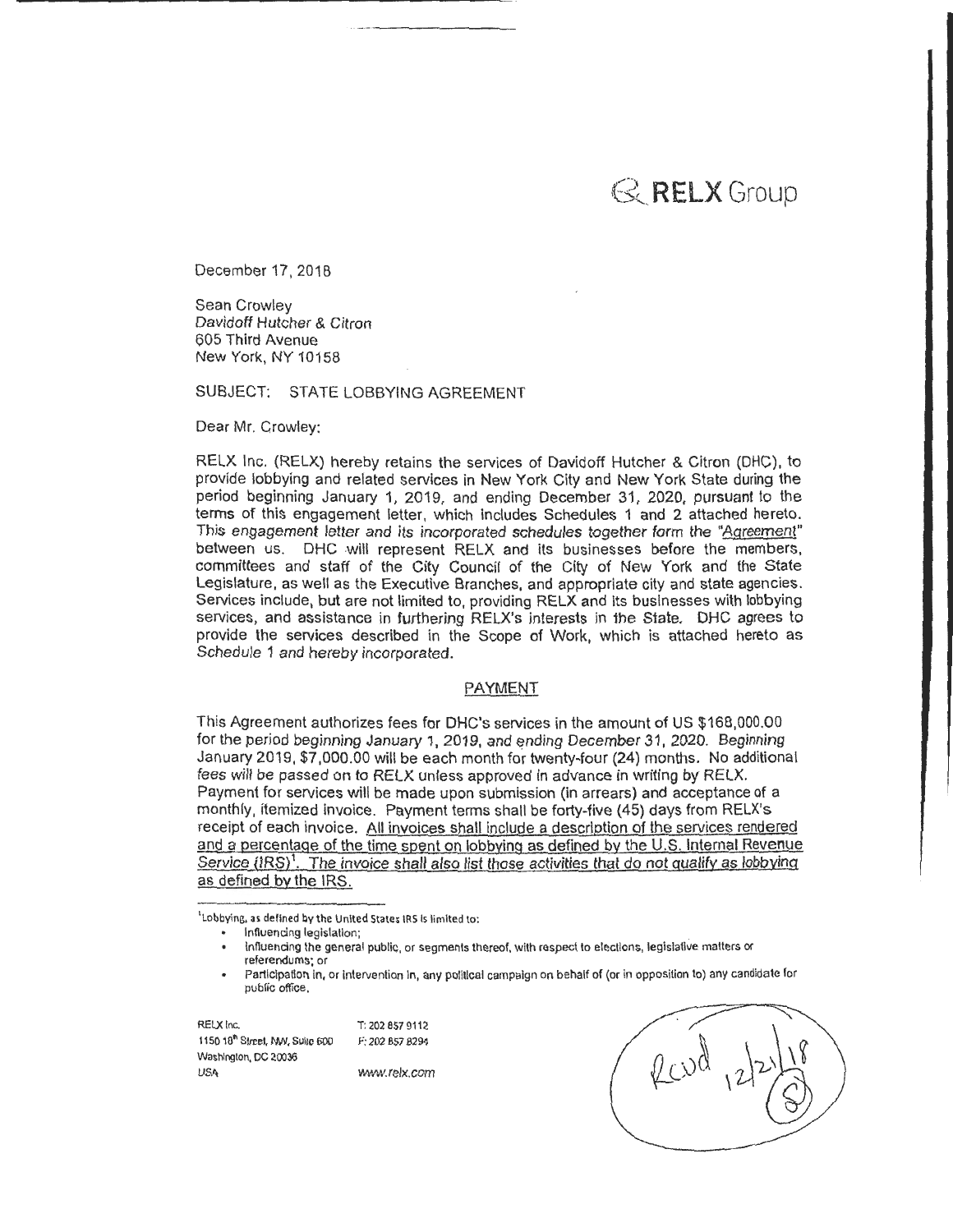Davidoff Hutcher & Citron December 17, 2018 Page 2 of 9

## **TERMINATION**

RELX may terminate this Agreement with thirty (30) days prior written notice. In such event, DHC will present RELX with a final invoice with the monthly fee pro-rated for the final month, if the effective date of termination is not the last day of the month.

#### LOBBYING REPORTING AND DISCLOSURES

DHC shall file lobbying reports and disclosures of this representation as required by law and shall coordinate such filing in advance with RELX. DHC agrees to provide RELX Government Affairs with copies of all lobbying reports and disclosures no later than ten (10) business days after RELX's request.

#### INDEPENDENT CONTRACTOR

At all times in the performance of this Agreement, DHC will act as an independent contractor. DHC will employ staff to fulfill the terms of this Agreement, have exclusive supervision, management and control over this staff, provide the facilities to conduct the work under this Agreement, and have exclusive control over expenditures of funds provided by RELX under this Agreement. DHC will have no authority to act in the name of or to incur any obligation binding on RELX. As an independent contractor, none of DHC, its agents, subcontractors and their respective employees shall be eligible to receive any benefits, rights or privileges provided to RELX employees. DHC shall be solely responsible for payment of all taxes or contributions imposed or required under unemployment insurance, social security and income tax laws and for filing all required tax forms with respect to any amounts paid by RELX to DHC hereunder and any amounts paid by DHC to its employees. DHC shall indemnify and hold RELX harmless against any claim or liability (including penalties) resulting from failure of DHC to pay such taxes or contributions, or failure of DHC to file any such forms.

#### CONFLICT OF INTEREST

It is RELX's understanding that the Client List (which is attached hereto as Schedule 2 and hereby incorporated) represents the entire list of lobbying clients represented by DHC as of the date of this Agreement. DHC agrees to provide RELX with an updated Client List within 10 days of the acceptance of each new lobbying client. If a potential conflict may exist between the interests of RELX and those of any other client represented by DHC, DHC agrees to promptly bring this condition to the attention of RELX. Further, DHC agrees to work in good faith with RELX to develop a solution to this potential conflict in a timely manner. Notwithstanding the foregoing, if RELX determines, in its sole discretion, that such conflict or potential conflict cannot be resolved to RELX's satisfaction, or DHC fails or refuses to take the actions required to resolve such conflict or potential conflict to the satisfaction of RELX, RELX may terminate this Agreement with immediate effect by written notice to DHC. RELX's sole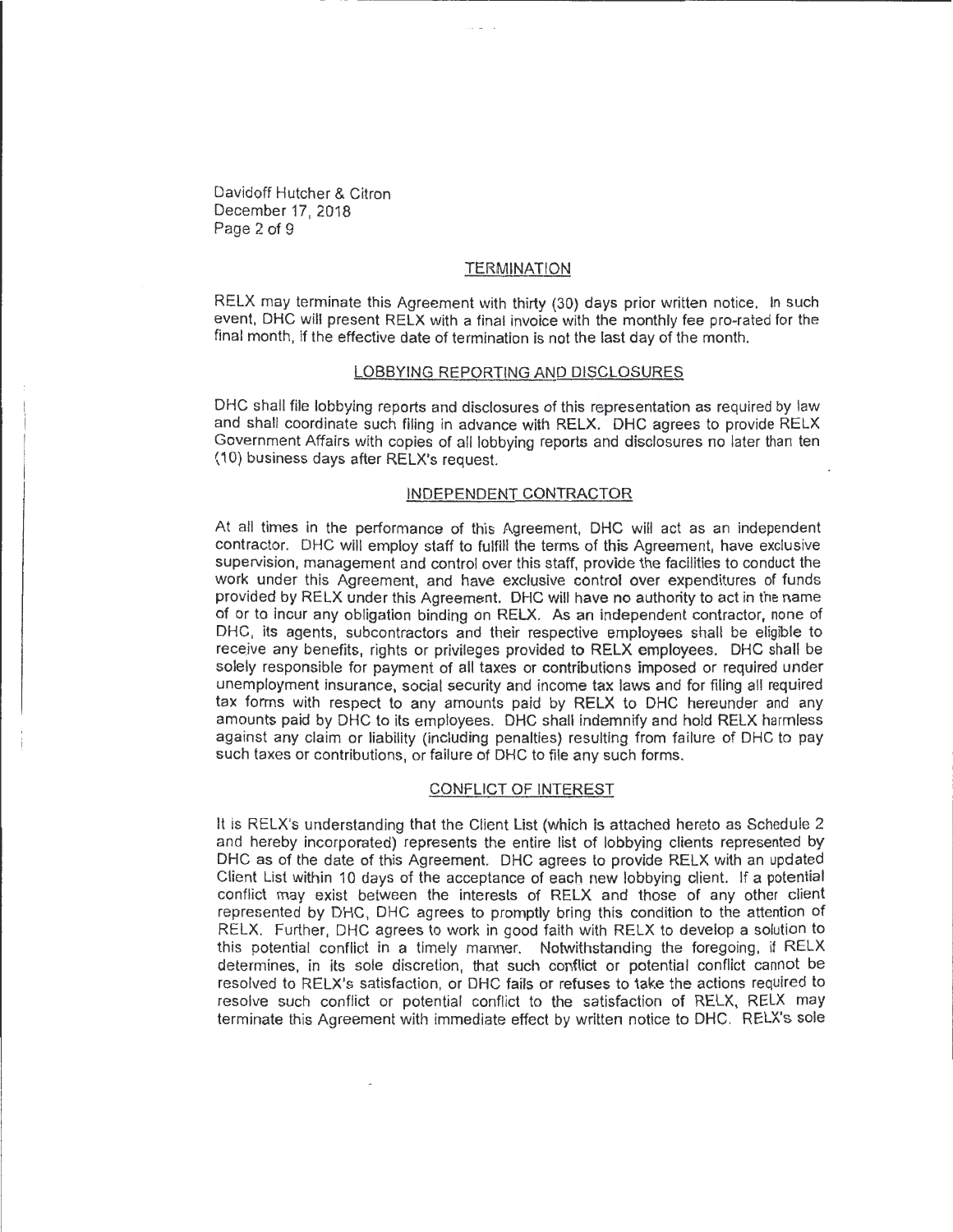Davidoff Hutcher & Citron December 17, 2018 Page 3 of 9

remedy in the event of any such unresolved conflict shall be the immediate termination of DHC's engagement.

## COMPLIANCE VVITH LAWS

DHC shall at all times during the term comply with (i) all Applicable Laws relevant to its duties, obligations and performance under this Agreement, including Applicable Laws concerning bribery, including commercial bribery, corruption and related matters; and (ii) the Code (as defined below). DHC acknowledges that RELX's parent company has a principal place of business in the United Kingdom, and that English, United States, and other international anti-bribery laws and regulations regulate RELX's activities.

Save for Permitted Expenses (as defined below), DHC shall not offer, promise, pay, give or authorize (tacitly or otherwise) any financial or other advantage, directly or indirectly: (i) to any commercial contact in connection with RELX's business; or (ii) to any Official (as defined below) in connection with either obtaining a business advantage for RELX or improperly performing any function; in either case even if such an act is permitted under local law. DHC represents and warrants that no such commercial contact or any Official holds any financial interest in DHC, or has any remunerated connection with it, or owes duties to, or is owed duties, by it, save as disclosed in advance to RELX. DHC shall not accept any financial or other advantage from any person as an inducement or reward for any act or forbearance or in connection with any matter or business transacted by or on behalf of RELX. DHC shall promptly report any apparent breach of the preceding clauses in this paragraph to RELX. DHC shall (i) maintain accurate and complete records of all expenditures related to its performance of this Agreement and make such records available to RELX and/or any person authorized by RELX on reasonable notice; (ii) answer, in reasonable detail, any written or oral enquiry from RELX related to DHC's compliance with this paragraph; and (iii) facilitate the interview of staff employed by DHC (or any agent of DHC) at any reasonable time specified by RELX related to DHC's compliance with this paragraph.

For purposes of the preceding paragraphs, "Applicable Laws" means all applicable laws, ordinances, codes, regulations, standards and judicial or administrative orders, including, but not limited to, those of the United States and the United Kingdom; "the Code" means the RELX Code of Conduct for Suppliers. which is available at http:.'/www.reedelsevier.com/corporateresponsibility/policies/Pages/Home.aspx;

"Official" means any (i) official or employee of any government or any instrumentality of government or any government-owned, operated or controlled entity (including without limitation state-run universities, hospitals or libraries); (ii) political party or party official; or (iii) any candidate for public office; and "Permitted Expenses" means reasonable and bona fide travel, lodging and related expenses of a modest nature, which are directly related to the promotion, demonstration or explanation of products or services or the performance of an existing contract, and provided that such payments are permissible under all Applicable Laws. RELX shall have the right to terminate this Agreement on no notice, without liability, for breach of any provisions of this Section.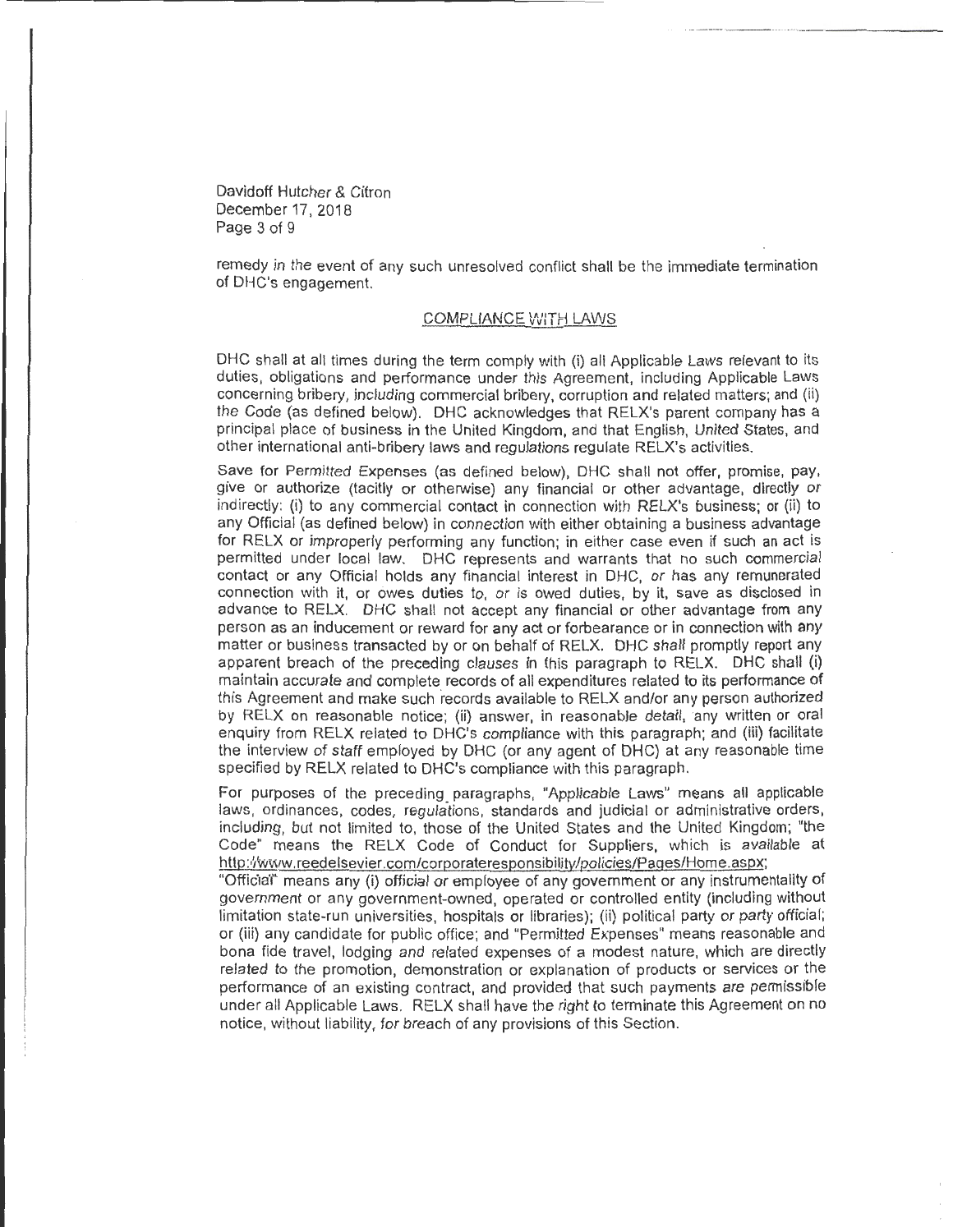Davidoff Hutcher & Citron December 17, 2018 Page 4 of 9

## REPRESENTATION

RELX will be represented during this Agreement by Ms. Karen Heymann, Manager, State Government Affairs, Northeast Region. All correspondence should be directed to Ms. Heymann. In the event that Ms. Heymann is unavailable, RELX will be represented by Mr. Jon Burton, Managing Director, State Government Affairs. Any invoices and lobbying registration documents should be sent to Mr. Burton. At Mr. Burton's request, such invoices and documents shall be sent via email.

It is RELX's understanding that Mr. Sean Crowley will be the primary person who will perform these services for DHC. Mr. Crowley's personal services are of the essence of this Agreement, and RELX is not required to accept any substitute. If Mr. Crowley should cease to be available or cease to perform such services, DHC shall notify RELX immediately, at which time this Agreement becomes subject to immediate termination by RELX. Further, neither this Agreement nor any of its rights and obligations hereunder may be assigned by DHC, by operation of law otherwise, and the services may not be subcontracted.

#### **CONFIDENTIALITY**

DHC shall keep confidential all proprietary trade secrets, or confidential business information of RELX or its affiliates which are communicated to DHC or of which DHC becomes aware in the performance of this Agreement, including but not limited to data relating to RELX's operations and the terms of this Agreement, using the same degree of care as it normally exercises to protect its own confidential or proprietary information, but in no event shall it use less than reasonable care. DHC may use RELX's confidential information solely for the purpose of performing its obligations under this Agreement. DHC will disclose the existence of its relationship with RELX only as required by law, as reasonably necessary in the course of performing services for RELX under this Agreement, or as RELX approves in writing. In this regard, pursuant to the requirements of the New York State and New York City law, OHC may be required to register its representation of RELX with the New York State Joint Commission on Ethics and/or the Clerk of the City of New York and, in connection with such registration, file a copy of this agreement.

If DHC is requested or required by law (by oral questions, interrogatories, requests for information or documents, subpoena, civil investigative demand or similar process) to disclose any RELX confidential information, DHC shall provide RELX with prompt notice of such request(s) (if permitted by law) so that RELX may seek an appropriate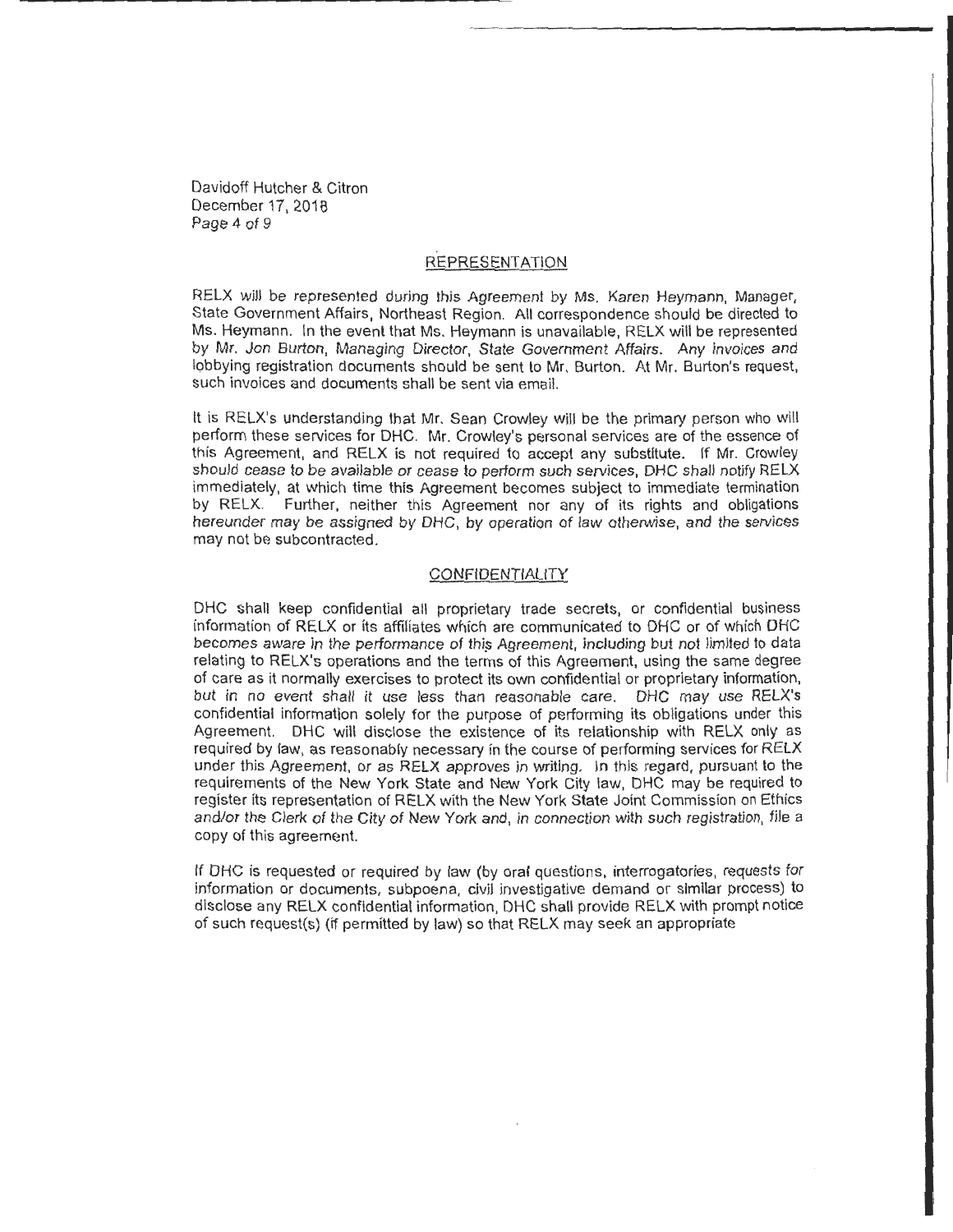Davidoff Hutcher & Citron December 17, 2018 Page 5 of 9

protective order or other appropriate remedy and/or waive compliance with the confidentiality provisions of this Agreement. If such protective order or other remedy is not obtained, or if RELX grants a waiver hereunder, DHC may furnish that portion (and only that portion) of the confidential information which DHC is legally compelled to disclose and will exercise its commercially reasonable efforts to obtain reliable assurance that confidential treatment will be accorded to the confidential information so furnished.

#### INTEGRATION CLAUSE

This Agreement represents the entire contract between the parties on this subject. There are no oral or written promises, terms, or conditions, or obligations other than those contained herein. This Agreement supersedes all previous communications, representations or agreements, either oral or written, between the parties on this subject. It may be amended only by a writing signed by both parties.

#### INDEMNIFICATION

By signing this Agreement, DHC agrees to defend, indemnify, and hold harmless RELX against all claims or liability related in any manner to its services arising from its negligent acts or omissions or willful misconduct. DHC further agrees that it will fully assist RELX with any defense (such participation to be at the expense of DHC) and reimburse RELX for any expenses RELX incurs in defense against such claims or liability, including without limitation its reasonable attorneys fees and other costs, and that, upon a request by RELX, it will permit RELX to select its own counsel for RELX's defense.

## GOVERNING LAW

This Agreement shall be governed by the laws of the State of New York, excluding to the maximum extent its conflict of law provisions, and the obligations, rights and remedies of the parties hereunder shall be determined in accordance with such laws. Each party hereby submits themselves to the jurisdiction and venue of any appropriate court in the Borough of Manhattan and State of New York to resolve any and all disputes hereunder.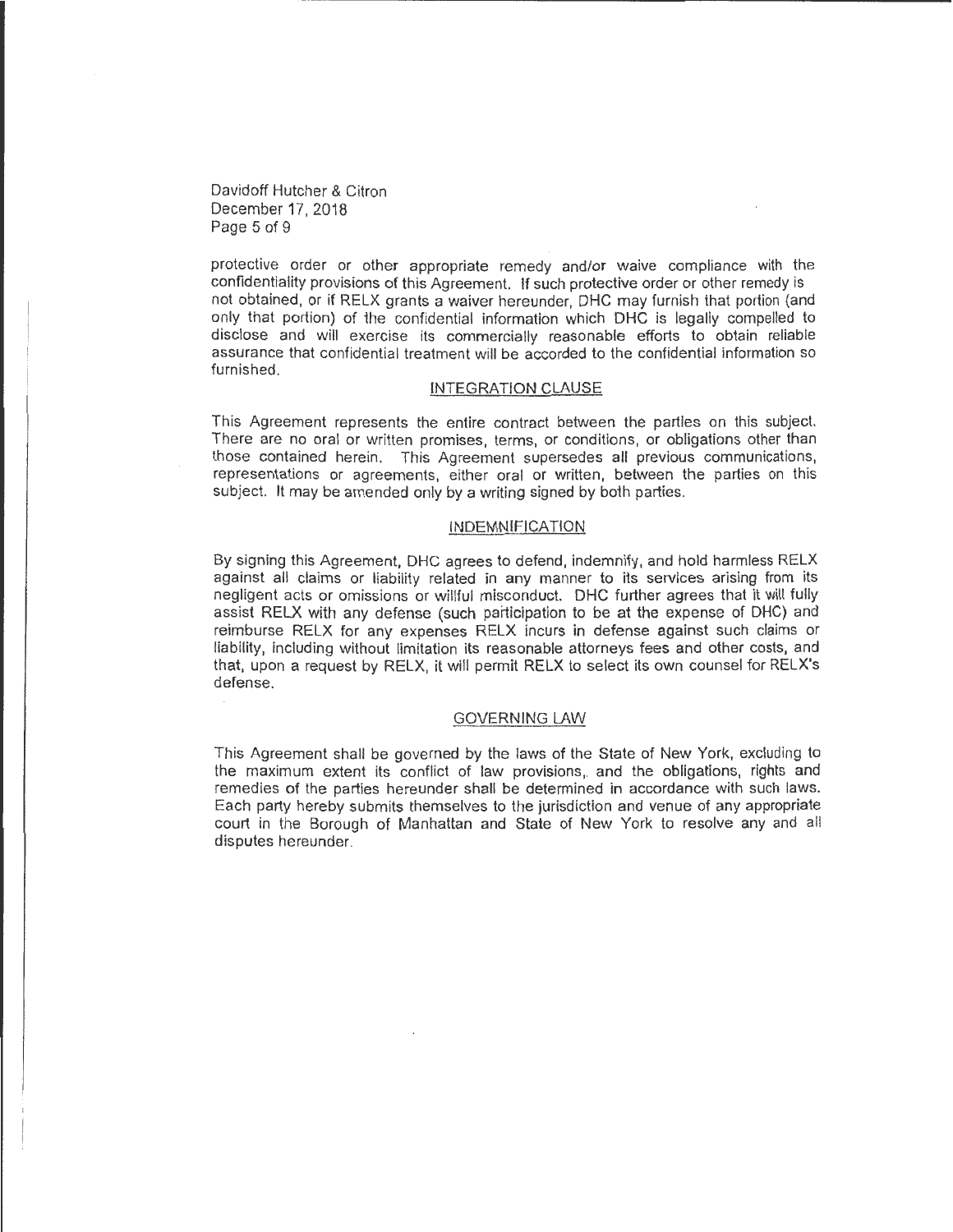Davidoff Hutcher & Citron December 17. 2018 Page 6 of 9

If the terms of this Agreement meet with your approval, please sign both copies of the Agreement, retain one copy for your files, and return the signed copy to me. Your signature on this Agreement certifies that you are authorized to act on behalf of DHC and to bind DHC to the terms and conditions stated herein.

Sincerely,

 $\angle$ 

Daniel H. Marti Head of Global Government Affairs RELX Inc.

ACCEPTED: Davidoff Hutcher & Citron

By: Sean *Qrowley* v1L9/ff  $\frac{1}{\frac{1}{2} \frac{1}{1} \frac{9}{1}}$ 

Attachments: Schedule 1: Scope of Work Schedule 2: Client List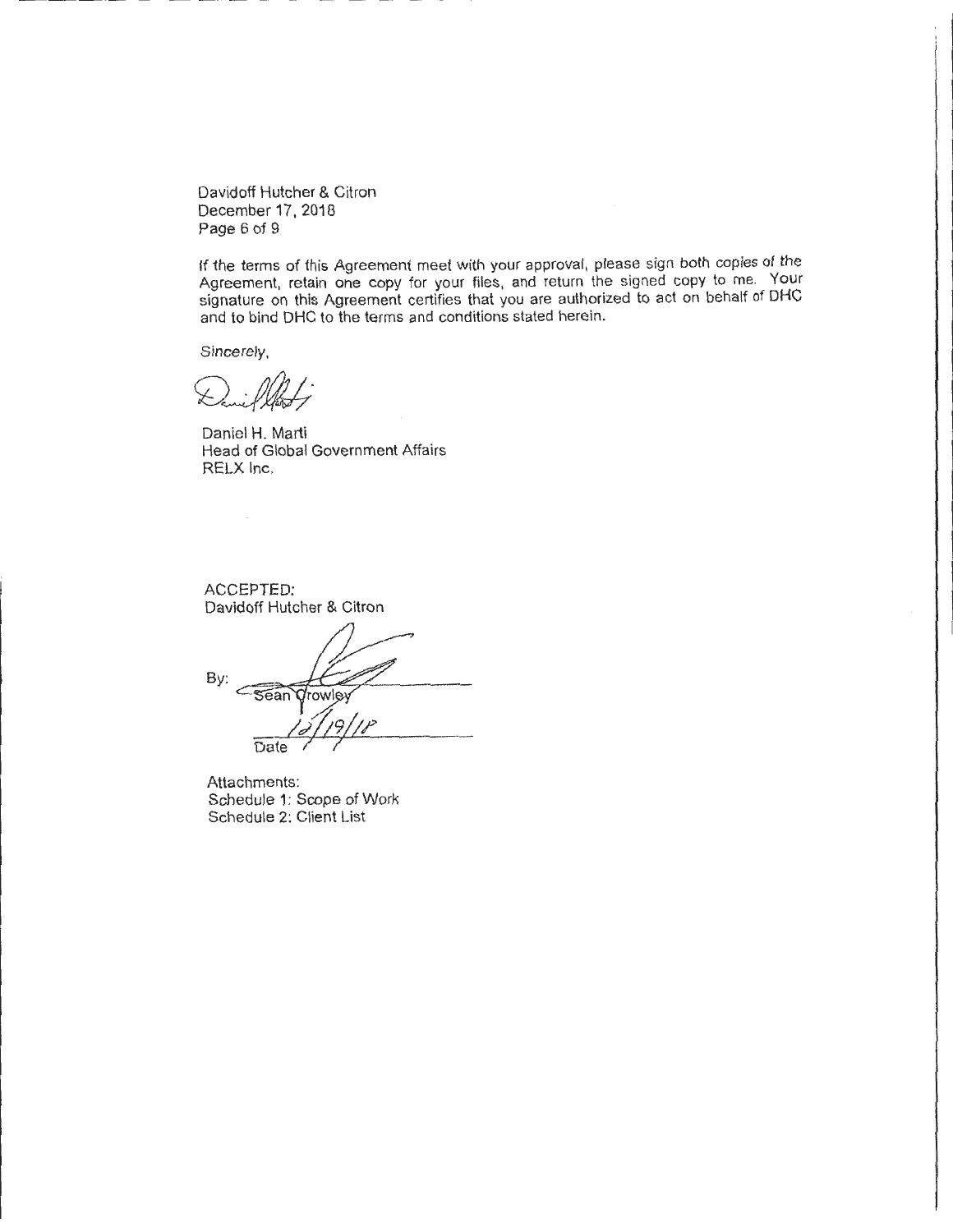

-------------------- - --------

#### DAVIDOFF HUTCHER & CITRON LLP ATIORNEYS AT LAW

200 GARDEN CITY PLAZA, SUITE 315<br>GARDEN CITY, NY 11530

TEL: (6 I 6) 248·6400 f"AX: (!5 161 248·64<!2 WWW.DHCLEGAL.COM

**FIRM OFFICES** 

NEW YORK CITY A'ITORHCYS AT *V.W* 605 lHlRD AVENUE NEW YORK, NYIOI 58<br>121 21 557-7200

ALBANY<br>GOVERNMENT RELATIONS GOVOINMENT AElATIOtiS I 50 STATE: :mu:Er IILSANf, *N'f* I 2207 10 I C!l 'lOC!·62:;)0

WASHINGTON, D.C.<br>GOVERNMENT RELATIONS I 2 I I CONHECTICUT AVENUE, N.W.<br>WASHINGTON, D.C. 20036<br>(202) 347·11 17

EV

5 2018

November 5, 2018

#### Lynda Foley Senior Vice President, Development and Mission Advancement Family Residences and Essential Enterprises, Inc. (FREE) Network 191 Bethpage Sweet Hollow Road Old Bethpage, New York 11804

#### Re: City/State/Federal/Local Lobbying Retainer

Dear Ms. Foley:

This letter shall serve as a formal retainer agreement between Family Residences and Essential Enterprises, Inc. (FREE) Network and Davidoff Hutcher & Citron, LLP (DHC) for DHC to provide government relations and lobbying services for FREE. Speclflcally, DHC will represent FREE before the State of New York, the City of New York, the federal government and the counties of Nassau and Suffolk.

The term of this agreement shall be January 1, 2019 up to and Including December 31, 2021. For each of the three (3) years of this retainer, for lis professional servlces, DHC shall be paid \$64,000 payable In monthly Installments or \$4,500. Expenses and disbursements related to our representation will be billed separately, not to exceed \$3,000 per annum without FREE's approval. Please note this retainer agreement becomes effective when both parties have executed sald agreement. Either party to lhls retainer agreement may cancel said agreement at any time upon giving 30 days written notice to the other party.

FREE acknowledges that no one from DHC has made any representations as to the likelihood of success regarding matters undertaken under this retainer. It Is further acknowledged that fees payable to DHC cannot be and are not contingent upon the favorable actions of any government official, the adoption of any taw, rule or regulation or the granting of any license or permit.

In addition, legal services are not Included In this retainer. Any legal services provided by OHC will be billed under a separate, formal legal retainer agreement.

Please be advised that pursuant to the requirements of the New York City Administrative Code, in the event we are required to perform services for you that are deemed lobbying under the Code, then lnformaUon regarding our engagement under this retainer agreement, and a copy of this retainer may be registered with the New York City Clerk as a lobbying matter. In addiUon, State law requires the filing of a lobbyist registration form with the New York State Joint Commission on Public Ethics for many matters which New York City registration is required.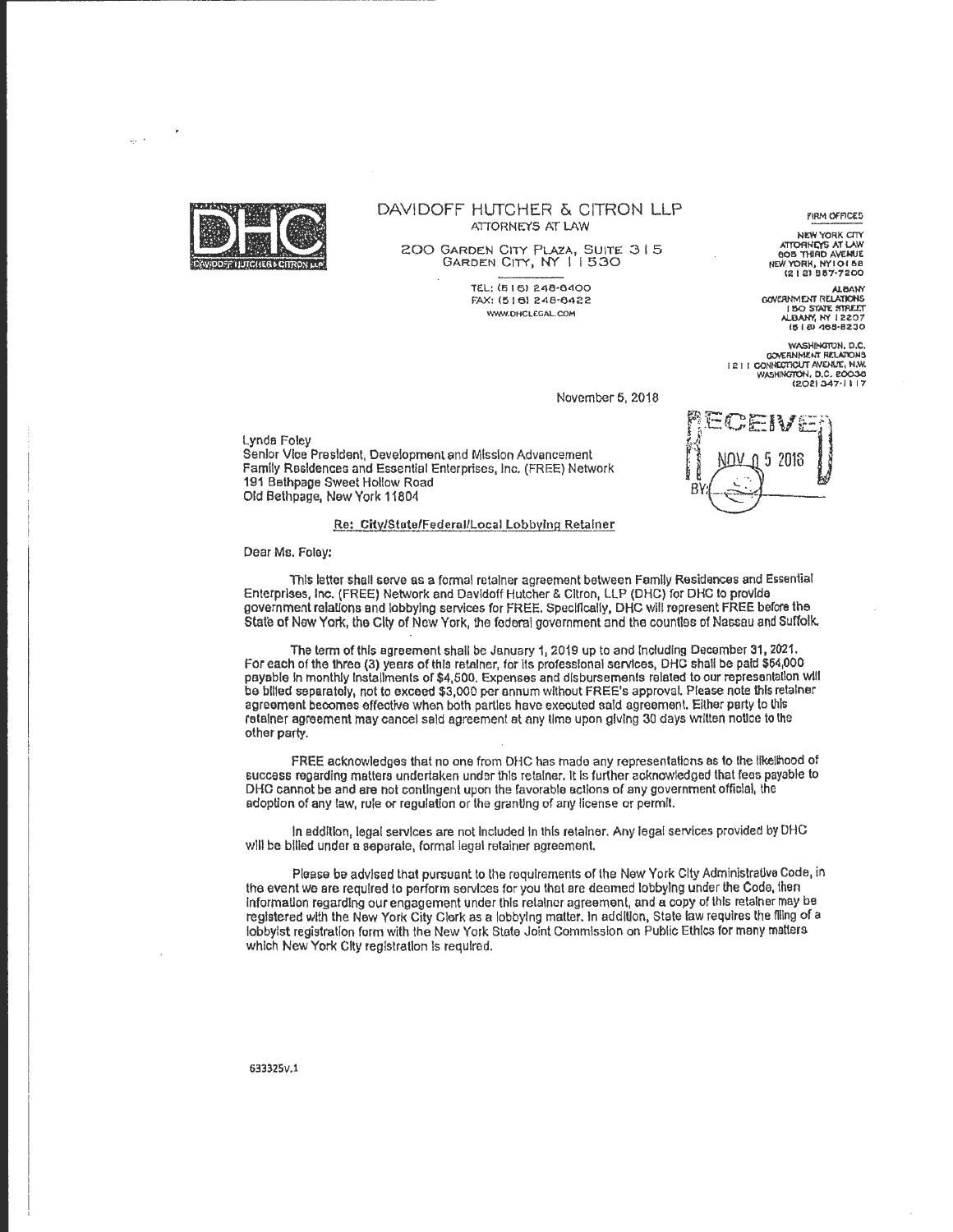## DAVIDOFF HUTCHER & CITRON LLP

November 5, 2018 Page 2

In order for us to file this 2019-2021 retainer agreement In a timely fashion with the New York Stale Joint Commission on Public Ethics, we ask that you sign and return a copy to us via email or regular mall.

Thank you for your confidence In our firm.

Sincerely, Stephen A. Mallto

Chair, State Government Relations Practice Group

Agrood to and Accepted:

Family Residences end Essential Enterprises, Inc. (FREE) Network

AUX ALU<br>Lynda Feley, Senior Vice President,<br>Development and Mission Advancement

5/18 Date

63332Sv.1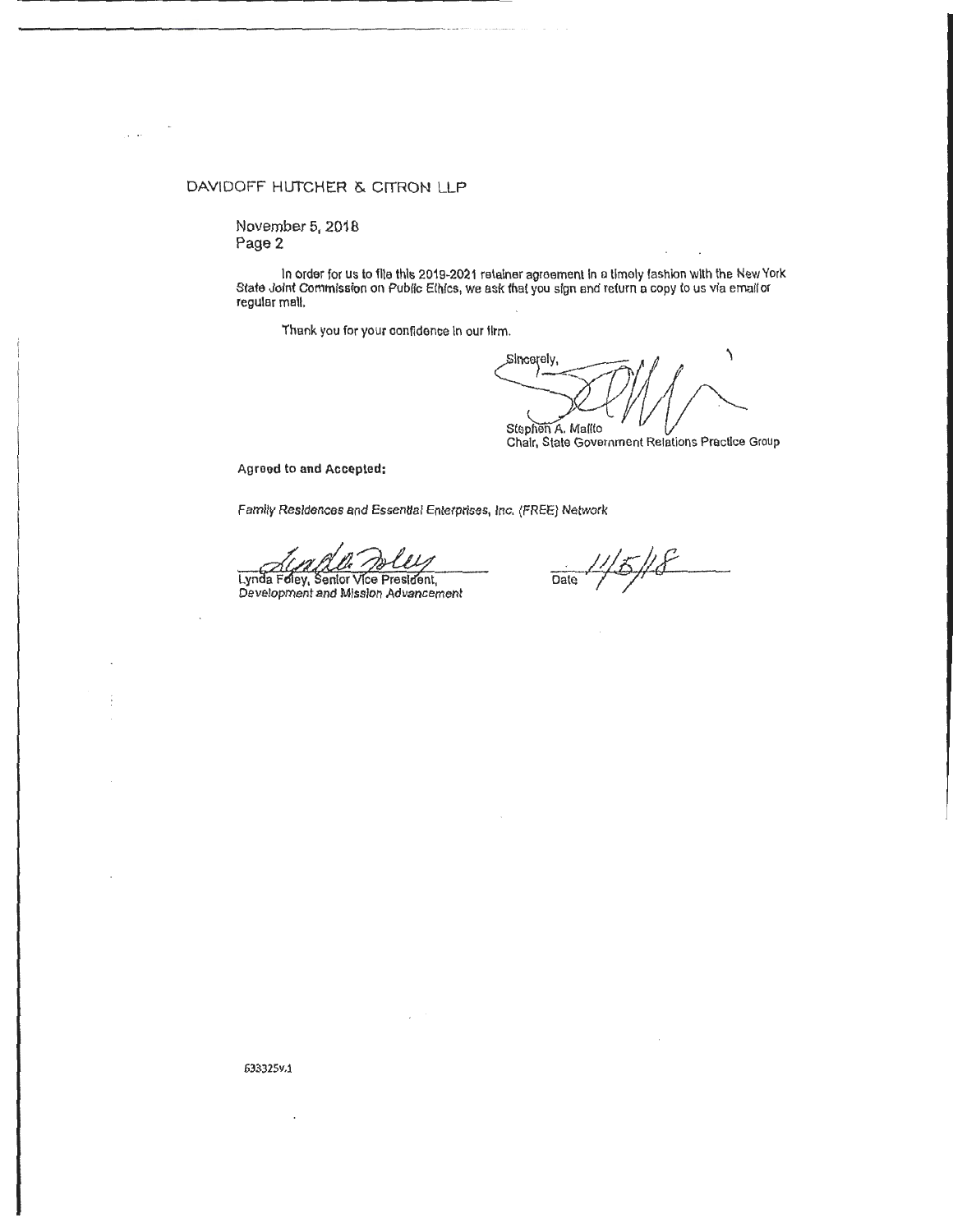

#### DAVIDOFF HUTCHER & CITRON LLP.

ATIORNEYS AT LAW 605 THIRD AVENUE NEW YORK, NEW YORK 10158

> TEl.: (2.1 2.) 557-7200 FAX: (212) 286-1884 WWW.DHCLEGAL.COM

zoo OA!UN CIIY~ GAilD£N CI!Y. *m* 1 1 !530 (51e1 Z4B-6400 *GOVERNMENT RELATIONS* 1505WE STRE£T M.BA!(( *t:f* 12207

(518) 465-8230

**FIRM OFFICES** GARDEN CITY

August 10,2018

WASHINGTON, D.C.<br>GOVERNMENT RELATIONS GOVERNMENT HELALMONS<br>201 MASSACHUSETTS AVENUE N.E.<br>WASHINGTON D.C. 20002<br>2021 347-1 117

Ms. Sara Jones, President North Shore Board of Education 112 Franklin A venue Sea Cliff, New York 11579

#### Rc. Government Affairs Retainer: 2018 - 2019

Dear Ms. Jones:

This letter shall serve as an amendment to and a renewal of a retainer agreement dated August 26th, 2014 (a copy of which is attached hereto) for Davidoff Hutcher & Citron LLP (DHC) to provide lobbying and governmental relations services to the North Shore Board of Education (North Shore).

All provisions and requirements of the August  $26<sup>th</sup>$ , 2014 retainer agreement would remain in effect with the exception of the amount of fees paid to DHC and for the reimbursement to DHC for expenses involving travel and lodging, with such expenses being capped at \$2,500 for the year.

The period of this renewal agreement shall be September l, 2018 through August31, 2019. DHC's fees for these services shall be sixty (\$60,000) thousand dollars payable at the rate of \$5,000 for each month of the agreement. Either party can terminate the agreement on 30 days written notice without further obligation. As previously noted, John Kiernan will continue to be the lead person on the team serving North Shore.

If these terms are agreeable to you, please sign this retainer agreement in the space indicated below and return it to me. Thank you,

Enc. cc: Dr. Peter Giarrizzo, Superintendent

Enc.<br>
cc: Dr. Peter Giarrizzo, Superintendent<br>
ACCEPTED and AGREED TO:<br>
Dated: *8*  $\frac{3}{3}$  .<br>
Dated: *8*  $\frac{13}{18}$ <br>
North Shore Board of Education<br>
Relations Group

Sincer

Relations Group



G24362v. l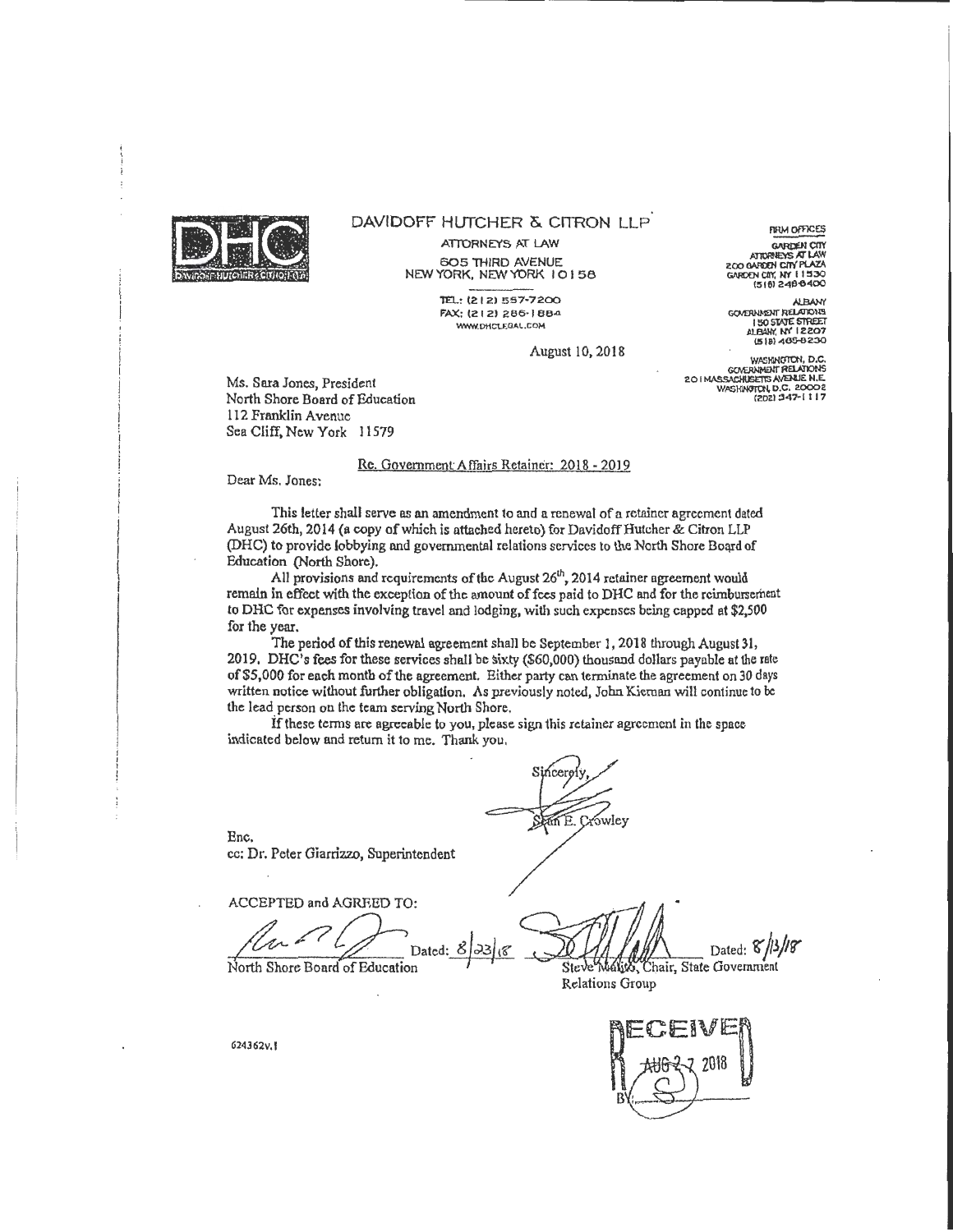

#### DAVIDOFF HUTCHER & CITRON LLP ATTORNEYS AT LAW

200 GARDEN CITY PLAZA, SUITE 315 GARDEN CITY, NY 11530

> TEL: (5 I 61 246·6400 FAX: (5 I 6l 248·0422 WWW. OHCLEGAL.COM

FIRM OFFICES

NEW YORK CITY ATTORNEYS AT LAW<br>605 THIRD AVENUE NEW YORK. NY I O 158 1Zl2l 557·7200

ALBANY<br>GOVERNMENT RELATIONS **150 STATE STREET** ALBANY. NY 12207<br>1518) 163-8230

WASHIMGTON, D.C.<br>GOVERNMENT RELATIONS<br>I 2 I J CONNECTICUT AVENUE. N.W.<br>WASHINGTON, Q,C. 20036<br>2021 347-1117

December 10, 2019

Antonios Vournou A. Vournou Construction Management Group LLC 6500 Jericho Turnpike Syosset, New York 11791

Re: City/State Lobbying Retainer

Dear Mr. Vournou:

This letter shall serve as a formal retainer agreement between A. Vournou Construction Management Group LLC (A. Vournou Construction) and Davidoff Hutcher & Citron, LLP (DHC) for DHC to provide government relations and lobbying services for A. Vournou Construction. Specifically, DHC will represent A Vournou Construction before the State of New York and the City of New York.

The term of this agreement shall be January 1, 2019 up to and including December 31, 2019. For its professional services DHC shall be paid \$24,000 payable in monthly Installments of \$2,000. Expenses and disbursements related to our representation will be billed separately. Please note this retainer agreement becomes effective when both parties have executed said agreement. Either party to this retainer agreement may cancel said agreement at any time upon giving 30 days written notice to the other party.

A. Vournou Construction acknowledges that no one from DHC has made any representations as to the likelihood of success regarding matters undertaken under this retainer. It is further acknowledged that fees payable to DHC cannot be and are not contingent upon the favorable actions of any government official, the adoption of any law, rule or regulation or the granting of any license or permit. In addition, legal services are not included in this retainer. Any legal services provided by DHC will be billed under a separate, formal legal retainer agreement.

Please be advised that pursuant to the requirements of the New York City Administrative Code, in the event we are required to perform services for you that are deemed lobbying under the Code, then information regarding our engagement under this retainer agreement, and a copy of this retainer may be registered with the New York City Clerk as a lobbying matter. In addition, State law requires the filing of a lobbyist registration form with the New York State Joint Commission on Public Ethics for many matters which New York City registration is required.

635489v.2

 $\bar{\mathbf{z}}$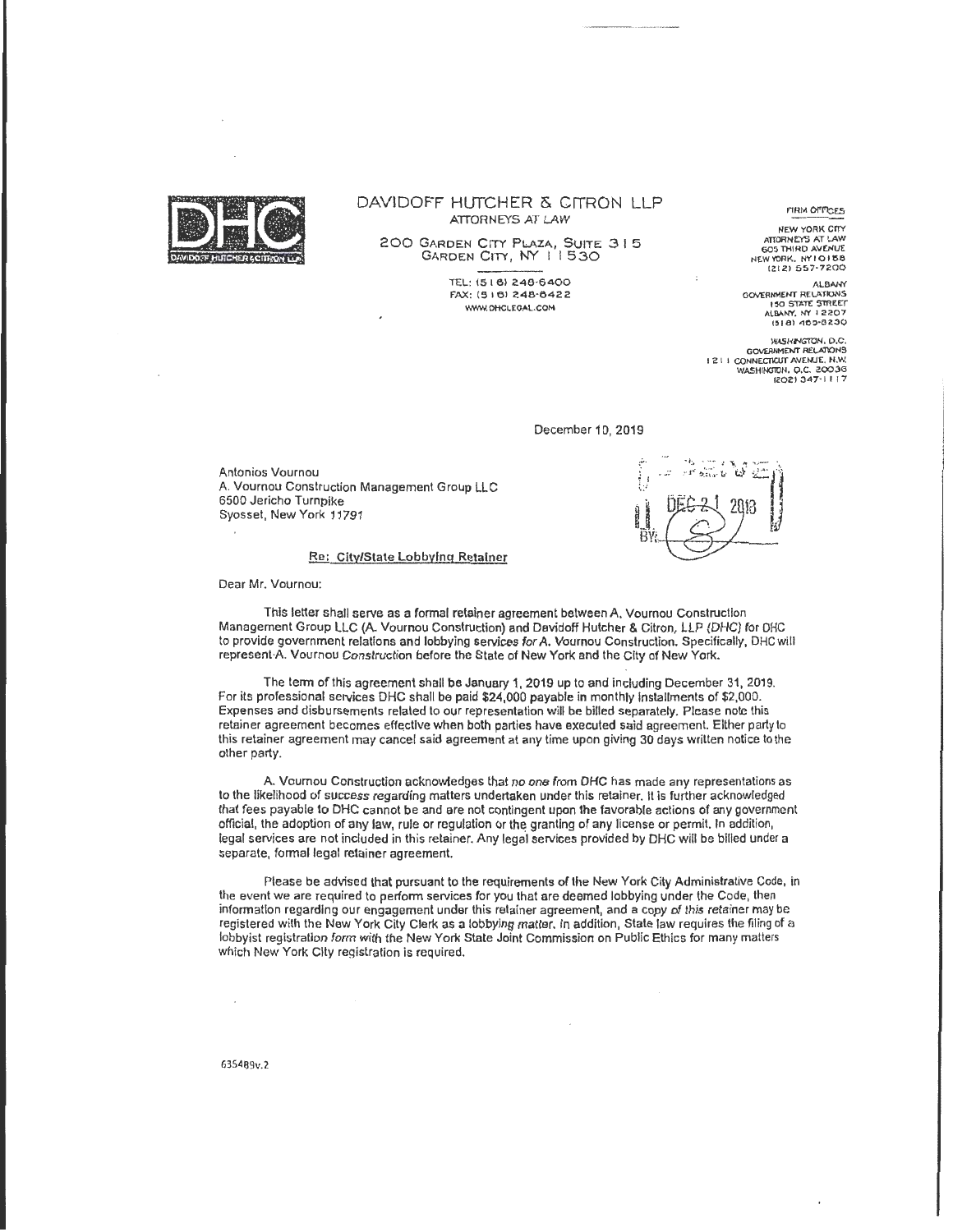# DAVIDOFF HUTCHER & CITRON LLP

December 10, 2019 Page 2

In order for us to file this 2019 retainer agreement in a timely fashion with the New York State Joint Commission on Public Ethics, we ask that you sign and return a copy to us via email or regular mail.

Thank you for the confidence you continue to show in our firm.

Singerely,

Stephen A. Malito<br>Partner & Chair, State Government Relations Practice

Agreed to and Accepted;

A. Vournou Construction Management Group LLC

Antonios Voumm

 $\frac{13/11/18}{20}$ 

635489v.2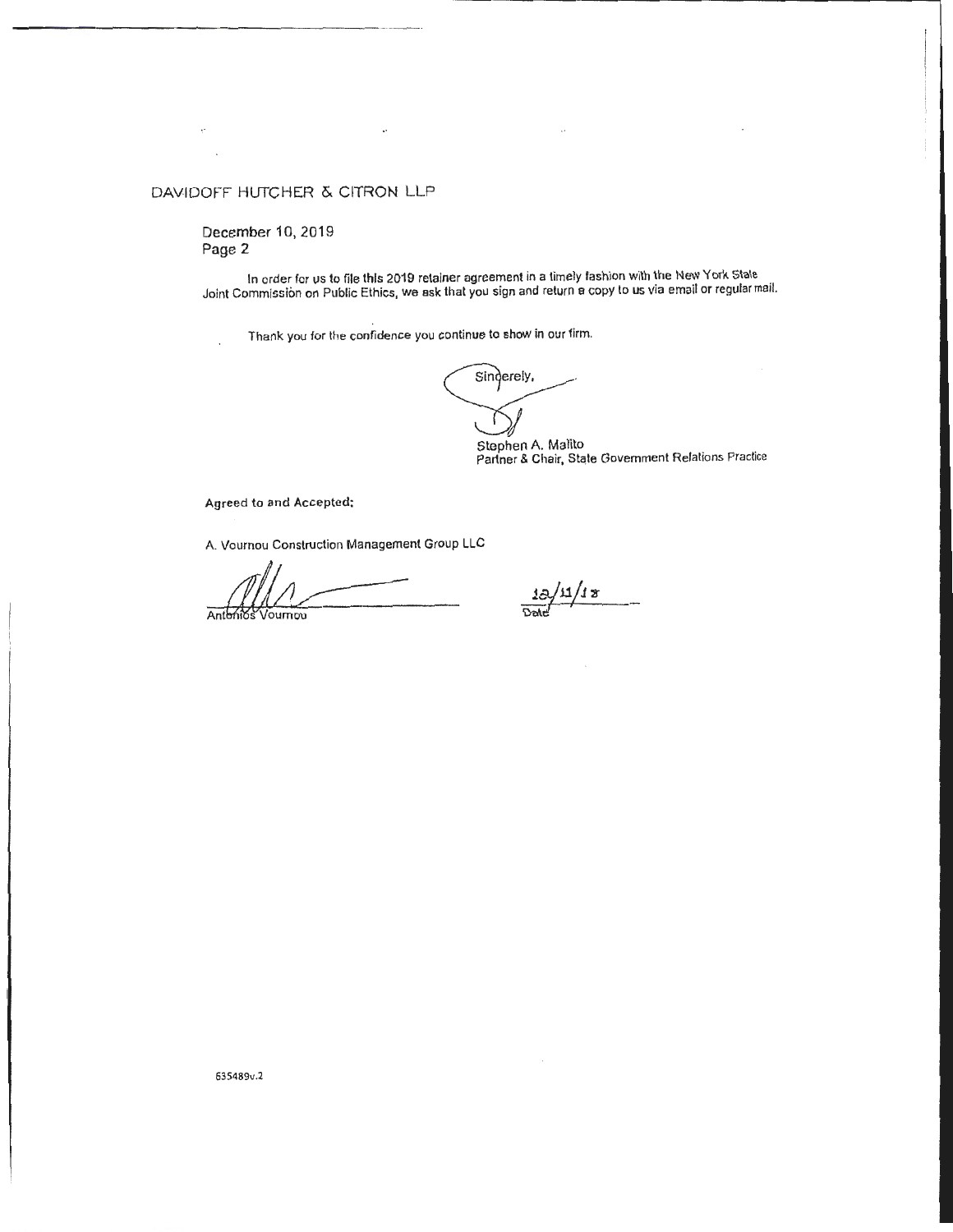

 $\mathbb{Z}_2$ 

 $\mathcal{L}^{\mathcal{L}}$ 

## DAVIDOFF HUTCHER & CITRON LLP

ATTORNEYS AT LAW

605 THIRD AVENUE NEW YORK, NEW YORK I 0 I 58

> TEL: (212) 557-7200 FAX: (2 I 2) 286·1 884 W\WI.DHCLEGAL.COM

FIRM OFFICES

GARDEN CITY<br>ATTORNEYS AT LAW 200 GARDEN CITY PLAZA GARDEN CIIY, N'f I I 530 (5 I 6) 248-6400

*/>J..BIW(*  GOVERNMENT REl.AllONS I 50 STATE STREET<br>ALBANY, NY 12207 (5 1 8) 465-8230

WASHINGTON, D.C. 20 I MASSACHUSETTS AVENUE N. E. WASHINGTON, D.C. 20002 1202) :l47· 1 I 17

WRITER'S DIRECT : (646) 428-3266 E-MAIL: scc@dhclegal . com

June 18, 2018

Rose Anello, Chief Strategy Officer SCO Family of Services 1 Alexander Place Glen Cove, New York 11542

#### Re: Lobbying Retainer Agreement

Dear Ms. Anello:

This letter shall serve as the retainer for Davidoff Hutcher and Citron LLP ("DHC") to provide government relations and lobbying services for SCO Family of Services ("SCO"). Specifically, DHC will represent SCO before the Office of the Governor of the State of New York! Office of the Mayor of New York City, NewYork State/ City Legislatures and State/ NY city administrative agencies.

The period of this retainer agreement is from July 1st, 2018 through June 30th, 2019. Our firm shall be paid in monthly installments of \$7,500.00 commencing July 1<sup>st</sup>, 2018. Please note this retainer agreement becomes effective when all parties have executed said agreement. Either party to this retainer agreement may cancel said agreement at any time upon giving 30 days written notice to the other party.

In addition to the fixed fee payments above, during the course of our representation, costs may be incurred for which you will be responsible. Costs are such items as messenger fees, filing fees, long distance telephone calls , photocopying, etc. You will be billed separately for all costs incurred on your behalf.

The State of New York has adopted a Fee Dispute Resolution Program that provides for informal and expeditious resolution of fee disputes between attorneys and clients. Among other things, that program permits a client under some circumstances to

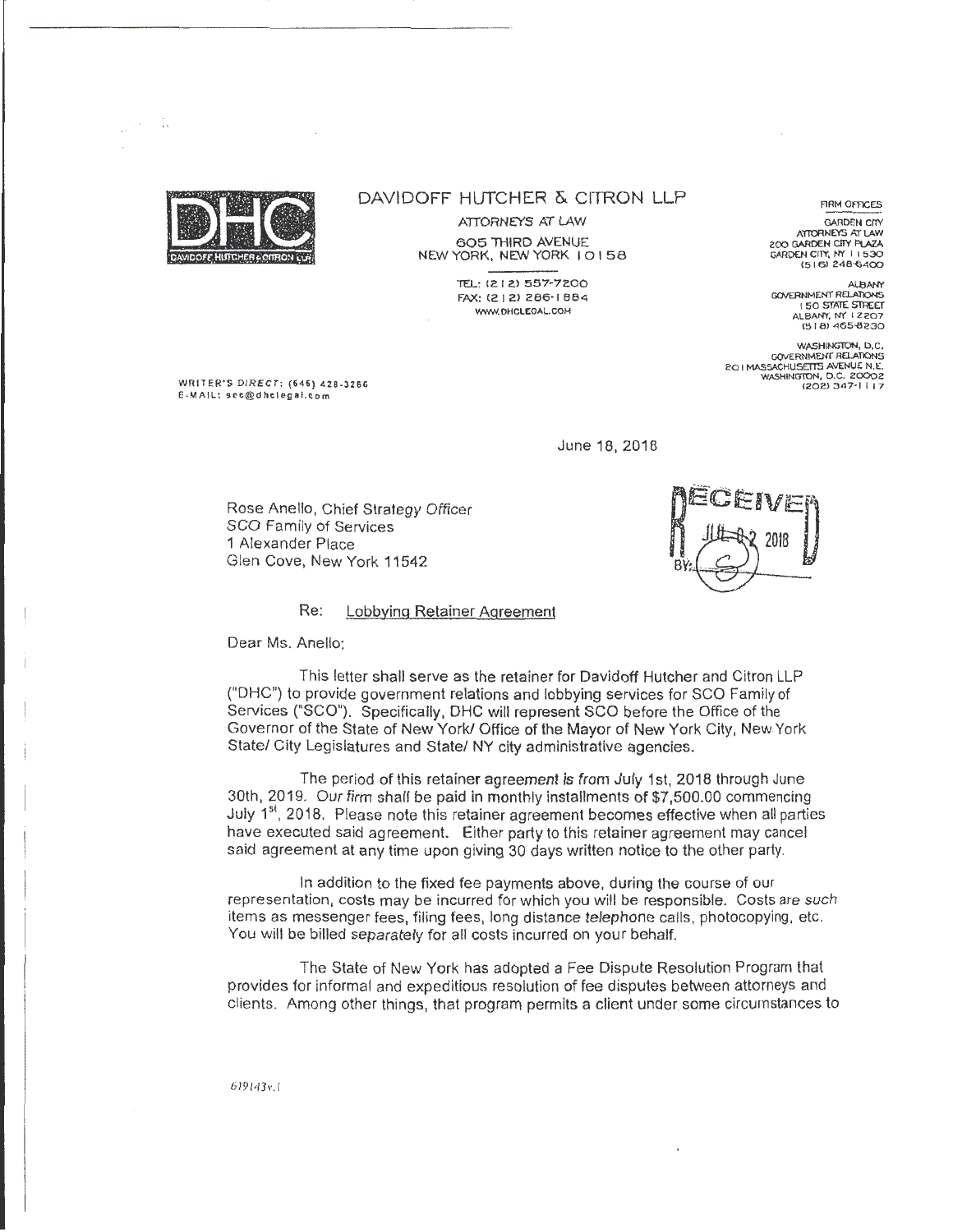demand that a fee dispute be arbitrated. We will provide the necessary information concerning this program in the event of a dispute concerning our fee, or at your request.

It is understood and agreed that this retainer involves lobbying services and does not involve litigation or other traditional legal services. It is also understood that fees paid to DHC pursuant to this agreement are not and cannot be contingent on the passage, defeat or approval of any legislation or regulation. Such contingent fees are prohibited under New York law. In addition, State law requires the filing of this lobbying retainer with the New York State Joint Commission on Public Ethics. You understand that we in no way guarantee any result or outcome regarding the subject matter of this retainer agreement.

Pursuant to the provisions of the New York City Administrative Code ("Administrative Code'') and the laws of the State of New York {"State Laws"), certain of the tasks to be undertaken by the firm pursuant to this retainer agreement may be deemed to be "lobbying activities" and require registration with, respectively the New York City Clerk and the New York State Joint Commission On Public Ethics. The lobbying laws also require the periodic reporting of lobbying activities as well as the compensation received and expenses incurred in connection with such activities. The law also requires that you, as the client, shall file an annual report concerning the fees and expenses paid to the firm. To the extent registration is required you agree to fully cooperate with respect to all requirements of the Administrative Code and the State Laws as set forth below.

New York State filing reports as follows: New York State Joint Commission on Public Ethics; Semi-annual report must be filed by July 15<sup>th</sup> of the current year AND by the 15<sup>th</sup> day of January of the following year. The New York City Clerk requires a client annual due in January of the following year. Our office will be sending out a letter(s) reminding you of these deadlines and will assist you with these filings.

The City Clerk's procedures for registration require that clients enroll in the City's on-line lobbyist registration system. You agree that you will comply with this client enrollment requirement within (5) five days of receiving notification from the firm. Your failure to fulfill this enrollment obligation will prevent the firm from fulfilling our registration obligation in violation of the law, and, therefore, we cannot undertake any activities under this retainer agreement that are defined as lobbying until the enrollment and registration requirements are met. We will assist you with respect to fulfilling your enrollment obligation as well as satisfying your annual reporting requirements.

With respect to confidentiality issues, DHC recognizes and acknowledges that the services SCO performs for its clients are confidential and are to follow all Health Insurance Portability and Accountability Act (HIPAA) privacy and security regulations. The Parties hereby acknowledge their respective responsibilities pursuant to HIPAA and, If necessary, shall execute a Business Associate Agreement in connection with such responsibilities .

619143v.1